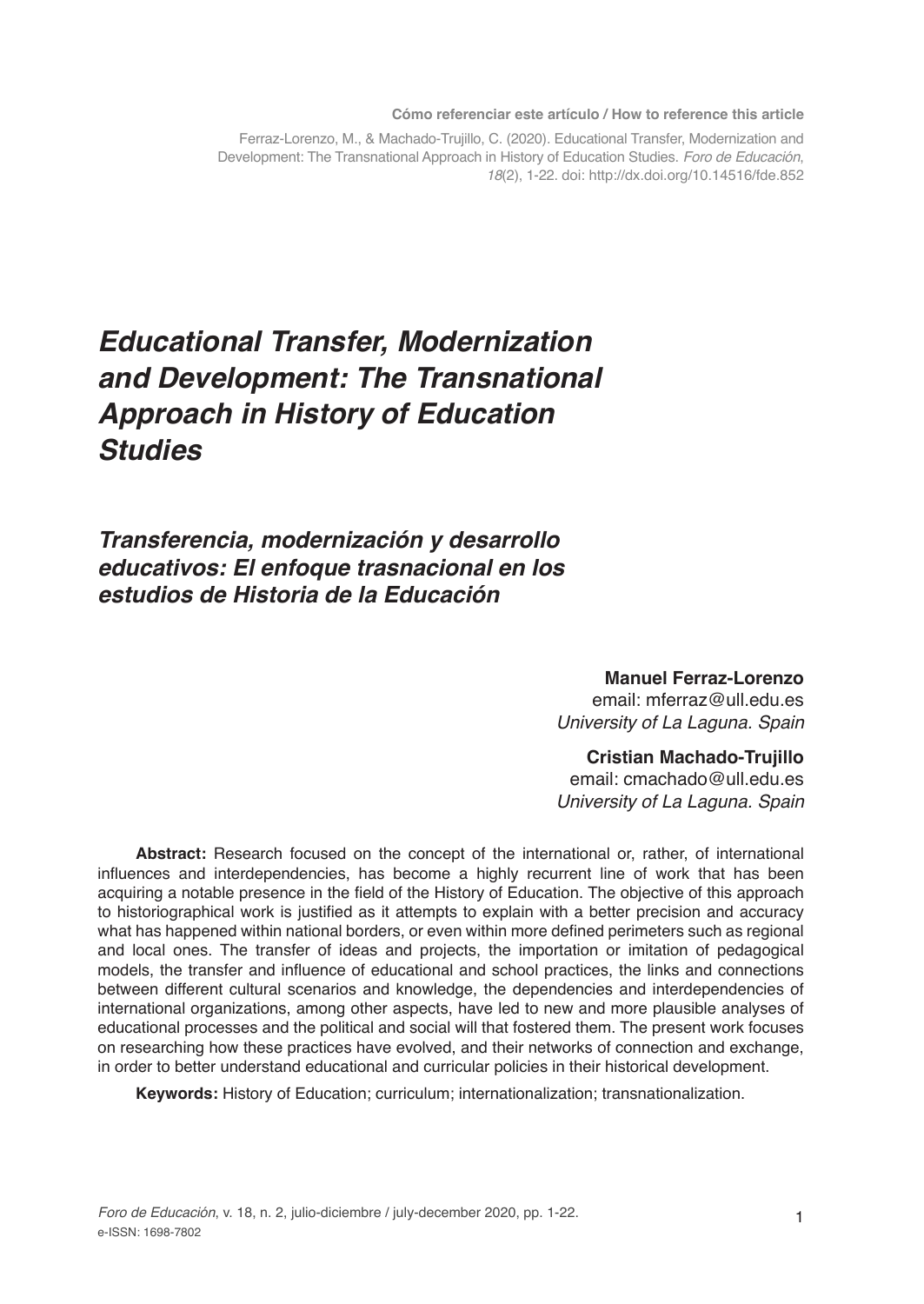**Resumen:** La investigación centrada en el concepto de lo internacional o, mejor, de las influencias e interdependencias internacionales, se ha convertido una línea de trabajo bastante recurrente y que ha ido adquiriendo notable presencia en el ámbito de la Historia de la Educación. El objetivo de esta manera de abordar el trabajo historiográfico tiene su justificación en la medida en que trata de explicar con mayor grado de precisión y acierto lo ocurrido dentro de las propias fronteras nacionales o, incluso, dentro de perímetros más delimitados como son los regionales y locales. Las cesiones de ideas y proyectos, la importación o imitación de modelos pedagógicos, la transferencia e influencia de prácticas educativas y escolares, los vínculos y conexiones entre distintos escenarios culturales y saberes, las dependencias e interdependencias de organismos internacionales, entre otros aspectos, han favorecido nuevos y más plausibles análisis sobre los procesos educativos y las voluntades políticas y sociales que los propiciaron. El presente trabajo centra su interés en indagar cómo han ido evolucionando estas prácticas, y sus redes de conexión e intercambio, para entender más satisfactoriamente las políticas educativas y curriculares en su devenir histórico.

**Palabras clave:** Historia de la Educación; currículum; internacionalidad; transnacionalidad

Recibido / Received: 23/06/2020 Aceptado / Accepted: 23/06/2020

### **1. From the national to the international in the History of Education**

In recent years, there has been an increase in History of Education research focused on the concept of the «international» or, more specifically, on the concept of international influences and interdependencies (Mangan, 1993; Fuchs, 2007; McCulloch, 2009; Popkewitz, 2009; Bruno-Jofré & Schriewer, 2012; Droux & Hofstetter, 2014). The development of these types of works has arisen from the concern shown in certain intellectual circles to approach educational policies in National-States at different historical times and through different construction processes. Researchers who address these complex issues have considered it appropriate to use new theoretical frameworks, approaches and analytical perspectives that analyze the relationships and interdependence between different cultural realities, new social actors and emerging intellectual debates (Ramirez & Boli, 1987; Jones & Coleman, 2005).

With a certain conviction and systematicity, the importation of pedagogical models or the transfer of numerous methodological frameworks have become the subject of analysis and theorization in historical-educational research (Ochs & Phillips, 2004). Indeed, numerous studies have highlighted the impact of certain relationships and dependencies between educational figures from different countries. For example, the reception of ideas from educational thinkers and theorists concerning new school models or other educational aspects constitute good examples of this (Del Pozo Andrés & Braster, 2006; Igelmo-Zaldívar, 2012; Otero Urtaza, 2013; Raftery, 2015; Ferraz Lorenzo, 2016; Canales, 2019). Another line of work that has also highlighted the need to focus on the phenomena of transfer in the History of Education has been that devoted to studies on educational colonialism. Various works, especially in Anglo-Saxon contexts (although not exclusively), have indicated the relevance of metropolises for their colonies throughout the construction of their national education systems, which are riddled with dependencies and inculturation (Goodman, McCulloch & Richardson, 2009; Ossenbach & Del Pozo Andrés, 2011; Rogers, 2013; Negrín Fajardo, 2013). Even in recent years, it has been revealed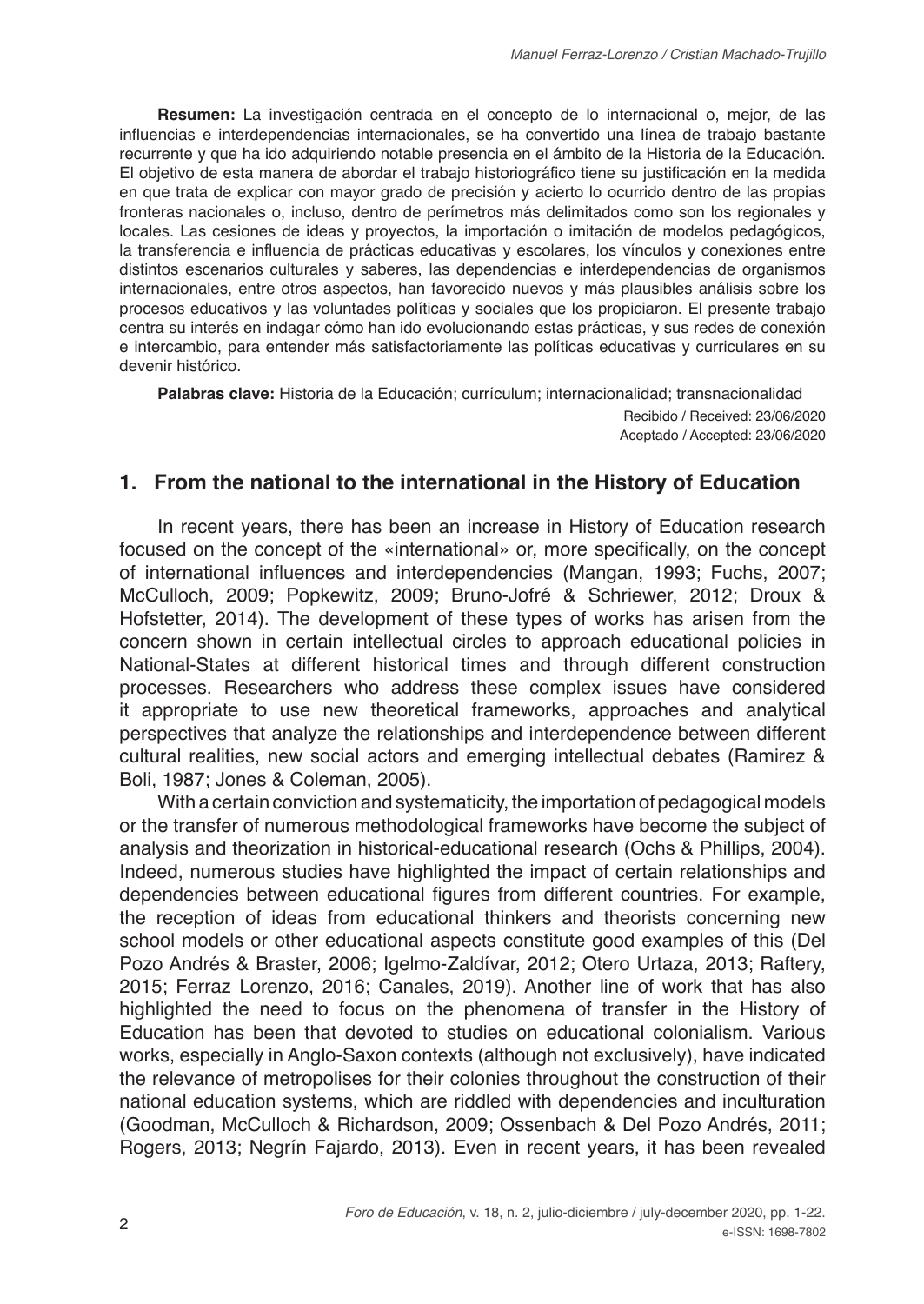how phenomena of educational internationalization have fostered the creation of multiple personal and institutional connections that have contributed to the configuration of Educational Sciences as a disciplinary and professional field (Jover & Thoilliez, 2011; McCulloch & Cowan, 2018). Insisting and persisting with research on educational internationalization, international congresses, scientific journals and academic networks have also centered on objects of study on which educational research in different countries has focused its efforts (Charle, Schriewen & Wagner, 2004).

However, international flows and links have not been established solely in the space of the exchange of ideas. The transmission of various school models has also been a process widely studied by the History of Education. We refer here, among others, to those works that have highlighted how exchange and collaboration processes generated attempts to emulate school institutions from different countries (Viñao, 1990; Caruso & Roldán Vera, 2005; Del Pozo Andrés & Braster, 2017). This is an aspect that has not only been investigated in relation to compulsory education. Special emphasis has also been placed on observing how the circulation of educational ideas has contributed to creating different curricular policies within vocational training, university institutions, and has also developed processes of evolution and change in non-formal education spaces (Allender, 2016; Igelmo-Zaldívar & Jover, 2019).

The adoption of this type of perspective has been increasing and has opened interesting lines of analysis within areas related to educational institutions. Numerous studies have highlighted the relevance acquired by the personnel exchange programs to promote educational innovation and modernization in recipient countries. In this sense, we can cite works that have highlighted how training programs abroad promoted processes of educational transfer to modify educational systems from below (Phillip & Ochs, 2004; Groves, 2015; Sivesind & Wahlström, 2016). Not only do we refer here to scholarship programs or training processes for educational elites, but also noteworthy is the line of work on trips and training stays abroad carried out by teachers of secondary education and university lecturers (Delgado Gómez-Escalonilla, 2009; Åkerlund, 2014). Likewise, studies of visits by technicians and bureaucrats from foreign institutions with the aim of implementing certain methodological tools to improve teaching and learning processes have also acquired notable prominence (Ossenbach & Groves, 2013; González-Delgado & Groves, 2016; Mahamud Angulo & Milito Barone, 2020).

All these investigations have been a fundamental step in understanding the importance that international connections have had in shaping, configuring and structuring national education systems. In other words, through them, it has been recognized that, to a certain extent, the concept of the Nation-State only partially explains the development of certain policies (Fuchs, 2014). However, it should not be assumed from this analysis that national limits are not useful for the analysis of contemporary educational policies in a general and plausible way. In fact, there are interesting works that indicate the need to understand the direction of certain international educational policies as a consequence of the mediation exercised by local actors in their implementation (Westberg, 2019; Prytz & Ringarp, 2020; Goodson & Mikser, 2020). However, all of them recognize the importance that the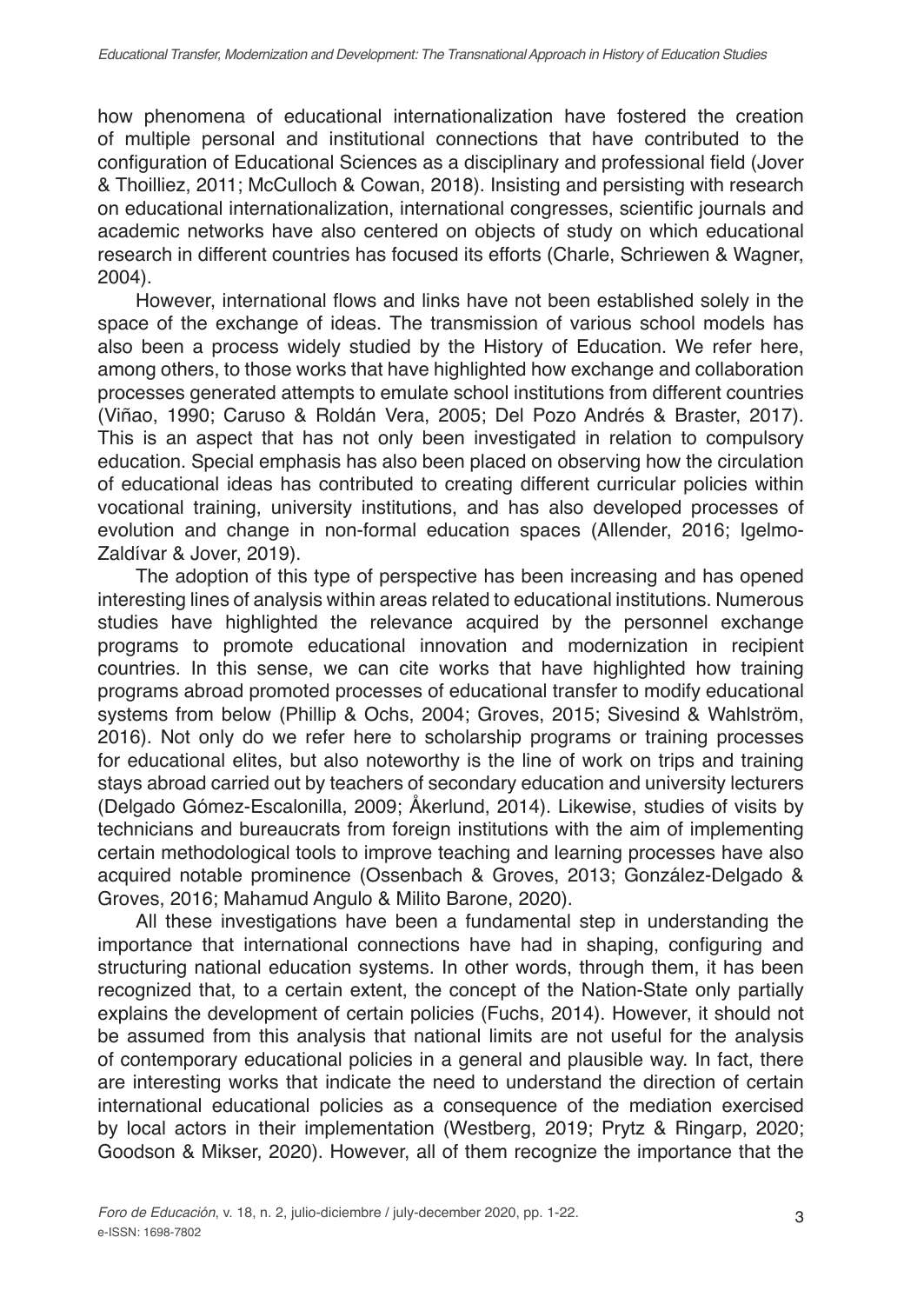phenomenon of interconnectedness has exercised in redefining national narratives and development logics in their respective educational systems (Westberg, Boser & Brühwiler, 2019).

# **2. The Transnational turn in the History of Education: a new approach from which to analyze educational theory and curricular policy**

As we have been affirming, for some years, different studies have been carried out that emphasize the transnational phenomenon (Christensen & Ydesen, 2015). What researchers have really been concerned about is being able to explain why after World War II, educational systems – worldwide – seemed to have the same direction in their educational policies. Despite countries having different political systems, their own ideological strategies, different cultural traditions, and even antagonistic educational structures, during the second half of the 20th century they began to converge towards the same idea or concept of education. Far from being able to explain this peculiarity because of processes that took place in local spaces, work began along a line of clear transnational tendency. The first works of John Meyer, Francisco Ramirez, Richard Rubinson and John Boli (1977) on the rise and universalization of educational systems worldwide were an important incentive in this regard. These authors pointed out the importance that «globalization» could have as a political phenomenon to understand why different countries underwent a similar process in the expansion, change and consolidation of their educational **structures** 

From here, other authors followed similar lines of work. Phillip W. Jones, for example, began to investigate the influence that international organizations such as the United Nations Educational, Scientific and Cultural Organization (UNESCO), the Organization for Economic Cooperation and Development (OECD), the The World Bank (WB) or the Food and Agriculture Organization of the United Nations (FAO), among others, had on the creation, promotion and stabilization of certain educational policies (Jones, 1999; Jones & Coleman, 2005). All of this came to constitute what this same author has called the «global architecture of education» (Jones, 2006, p. 48). In other words, a complex institutional network that produces, transmits, finances and consolidates different educational policies and ideas that influence the construction of national educational systems.

Taking advantage of these initiatives, the History of Education began to develop its own research on the importance that globalization processes have had in shaping educational policies at the national level. Authors such as Gary McCulloch and Roy Lowe (2003), Karen Mundy (2006), Thomas Popkewitz and Fazal Rizvi (2009), Catherine Burke, Peter Cunningham and Ian Grosvenor (2010), Eckhardt Fuchs (2012) or Eugenia Roldán Vera (2013) began to approach the concept of a transnational turn for use in the History of Education. The aim was to analyze educational systems beyond their specific national spaces and defend the need to understand the educational policies of the second half of the 20th century under the influence that international institutions exerted on their development. As Paul Duedahl (2016) has pointed out, emphasizing this perspective allows us to understand some of the most outstanding educational changes that were developed in the educational field.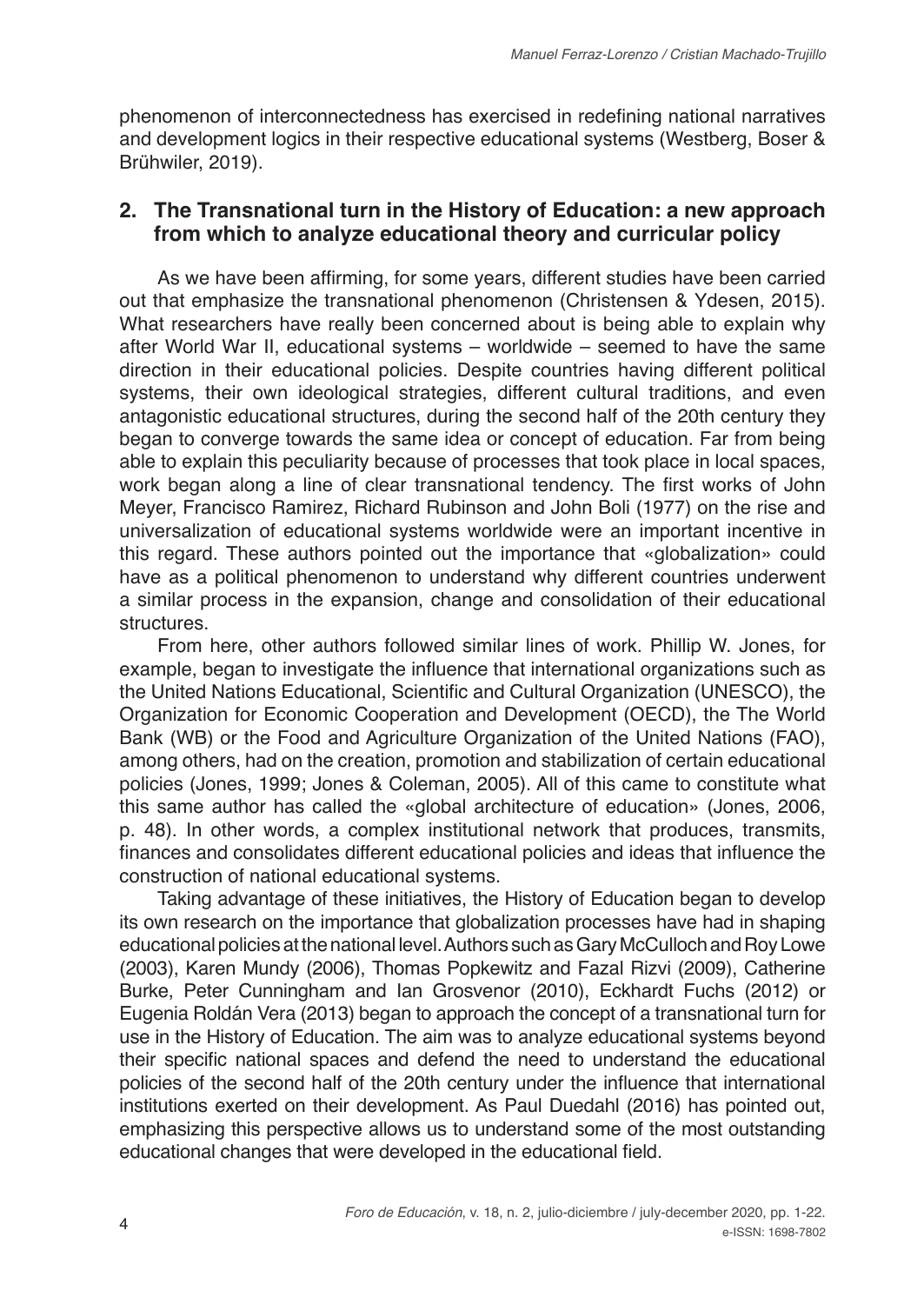In this way, interesting works soon began to appear within the orbit of this theoretical approach. These works were not just simple expansions in territorial or spatial scope. In fact, the first investigations aimed to analyze the construction of citizenship models that educational policies of an international nature fostered through the expansion of educational systems after World War II (Trölher, Popkewitz & Labaree, 2011). For many of the researchers who dealt with this question, the focus of their analyses was to try to understand how the flow of ideas configured a certain vision of concepts and dimensions such as freedom, individual, rights, progress, rationalism and, therefore, construction of citizenship at the macro level (Trölher, 2013). To a certain extent, they collected theoretical perspectives on the world system (Wallestein, 1974) and understood that this process was not alien to the field of education.

However, the possibility of opening new areas of study within the framework of this approach did not end around the construction of the citizenship model as we have just explained. The need to unravel more thoroughly the real impact and ways in which these educational transfer processes had been established was noted (Duedahl, 2016). Thus, in recent years, some works have appeared that indicate the importance of the Cold War in modifying curricular policies at the international level. John L. Rudolph has pointed out, for example, how science curricula and teaching processes were altered in the US as a result of the impact of the Soviet launch of Sputnik. This historical fact produced a deep debate in various educational spheres within the USA that caused a multitude of modifications in science teaching, as well as in the development of new educational policies in this country (Rudolph, 2002). However, it was not only in relation to the science curriculum. The Cold War brought with it the impulse of a whole debate that also affected the lifestyles and values of western societies. Indeed, it also affected the implementation of new knowledge about social studies in North American schools (Evans, 2011) and in other countries (Martín García, 2013). The objective was to socialize certain knowledge about the virtues that coexistence models presented in developed societies (Gilman, 2003).

In this way, the context opened up by the study of the Cold War greatly modified the way in which the processes of Public Diplomacy had been established between different countries up until World War II. New institutions or international cooperation agencies emerged from the geopolitical impact generated during this time. Thus, we can observe interesting studies that show how through agencies such as the United States Agency of International Development (USAID), notable economic aid was deployed in Latin America for the implementation of educational policies, aimed at the economic development and modernization of poor countries (supposedly developing ones) (Lindo-Fuentes & Ching, 2012). Therefore, another line of research in recent years has been one devoted to investigating the impact that the Theory of Modernization, Progress and Development has had on the definition of educational policies in countries worldwide. (Lindo-Fuentes, 2009; Martín García, 2015; Snider, 2020).

USAID was not the only, nor the main, institution that has developed educational programs worldwide and promoted Theories of Modernization, Development and Progress, in different geographic areas. One of the institutions that has had the greatest relevance in the processes of educational transfer during the second half of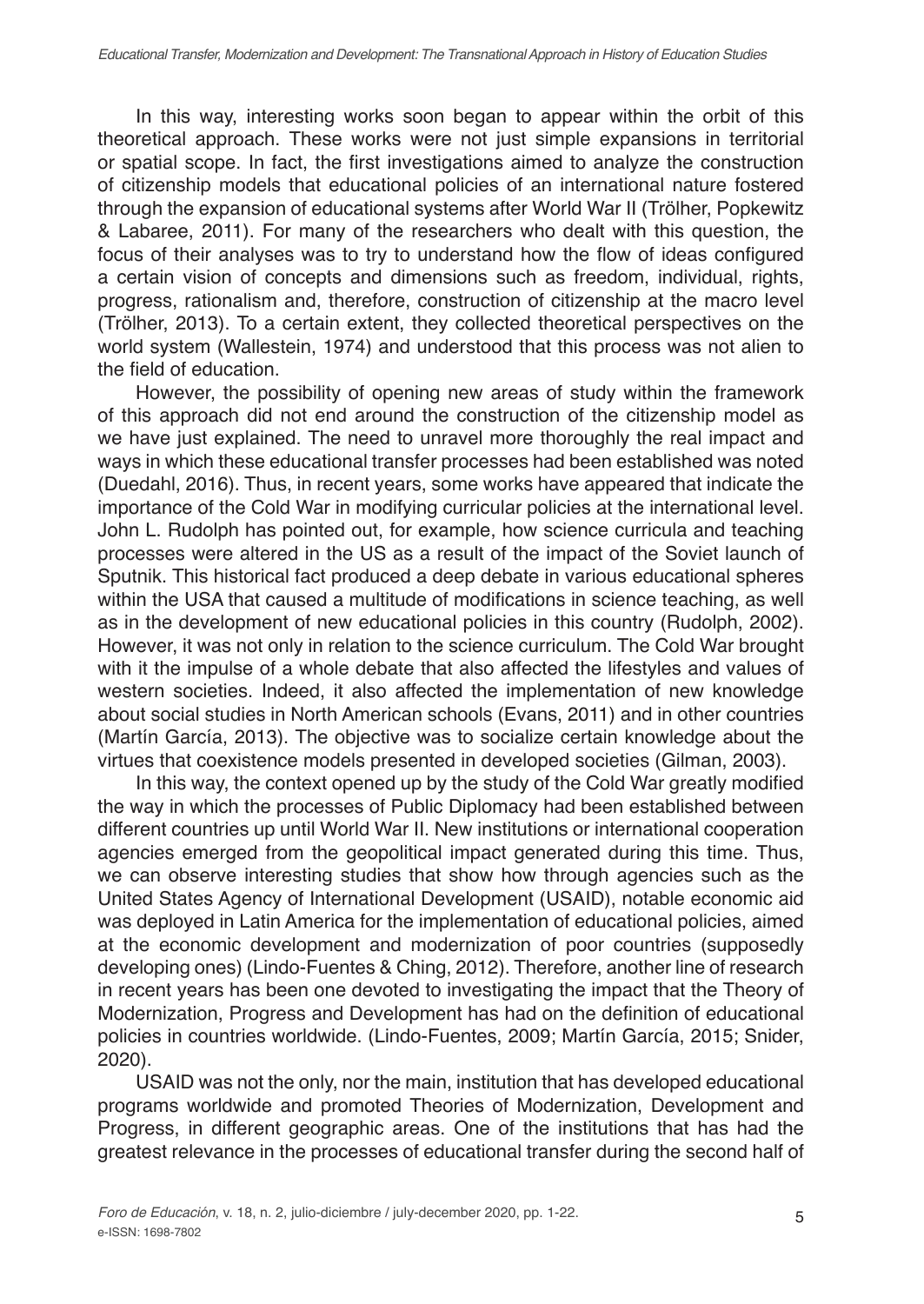the 20th century has been, without a doubt, UNESCO. In recent years, multiple works have appeared that have investigated the impact of this international organization in different countries. These studies have analysed the debates, planning measures and specificities shown by UNESCO regarding the transfer of the Theories of Modernization, Progress and Development (Graham, 2006; Dorn & Choodse, 2012), and the influence on the construction and expansion of educational systems in African or Asian countries (Mikobi Dikay, 2016). Other aspects that have been analyzed in a notable way within the History of Education are UNESCO programs based on the development of educational actions, such as the modernization of school manuals on international understanding (Nygren, 2011; Kulnazarova & Ydesen, 2017; González-Delgado, 2018; Ferraz-Lorenzo, 2020) or the importance of the transmission and configuration of certain ideas about the construction of models of citizenship within the framework of those same textbooks (González-Delgado, Ferraz- Lorenzo & Machado-Trujillo, 2019). In addition, other topics that UNESCO was responsible for promoting in its educational policies have been investigated, such as the use of technology in education (Hallström, Hultén & Lövheim, 2014; González-Delgado & Groves, 2017; Alves & Guimarães Lima, 2018; Machado-Trujillo & González-Delgado, 2019), health education (Terrón, Comelles & Perdiguero-Gil, 2017; Terrón, 2020), environmental education (Ferraz-Lorenzo, 2020), the circulation of books, movies and teaching material (Druik, 2006; Giton, 2016) and educational policies themselves through ideas on Educational Planning and UNESCO's association with other international organizations such as the OECD or the World Bank (Ossenbach & Martínez Boom, 2011; Delgado Gómez-Escalonilla, 2015; Mariuzzo, 2016; Corrales-Morales, 2020; González-Delgado & Groves, 2020).

The establishment of this type of research is far from exhausted and there remain many research avenues into the transnational turn for the History of Education. The works exhibited have helped promote other types of studies and continue to delve into the influence of the Cold War on the specific field of education. In relation to this last question, the need to highlight the latest works regarding the importance that Public Diplomacy has exercised as a political and cultural phenomenon in charge of promoting educational transfer processes is observed (Adas, 2009). The value that Public Diplomacy has had as a space for educational transfer also directs us towards other countries and processes of exchange of ideas. Not only have the US or the USSR had a significant impact on the (imperialist) modernization of education in peripheral countries, the latter have also played their trump card to assert their educational and cultural ideas and proposals in other countries of their influence (Martín García & Magnúsdóttir, 2019). Andreas Åkerlund (2015), for example, has shown the influence that the Swedish Institute had on the processes of educational transfer in Eastern Europe since the late 1940s. However, influences between countries, within the framework of a hierarchical space, have not been the only objects of study that have occupied transnational research in recent years. Public Diplomacy, as we said, also tells us about the complex connections and mutual influences that occur between countries through cultural and educational contacts. Thus, we can find research that theorizes about entanglement or the links that are established during educational transfer processes (Sobe, 2013). This phenomenon is not new. The works of Mari Hiraoka (2020) on the influence exerted by Japan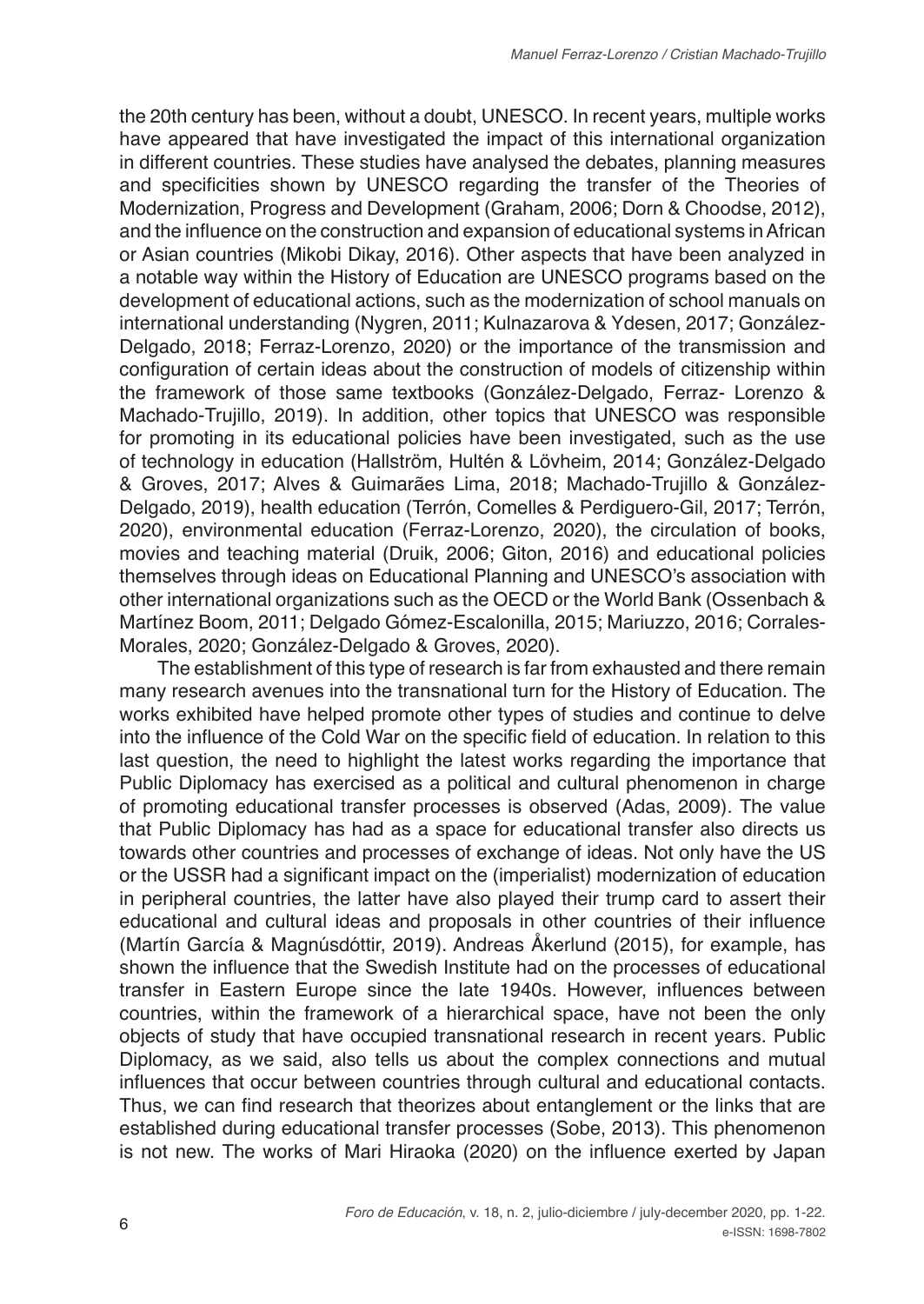on Great Britain to define the forms of educational representation in international exhibitions of education during the 19th century, or the relationships between teachers of different ethnic condition in South Africa during the early 19th century (Chisholm, 2020), constitute good examples of this.

In short, transnational studies carried out in the History of Education are essential to understand the construction of national education systems from their creation and subsequent development (Bachi, Fuchs & Rousmariene, 2014; Duedhal, 2016; Fuchs & Roldan Vera, 2019; Martín García & Delgado Gómez-Escalonilla, 2020; McCulloch, Goodson & González-Delgado, 2020). The significance of the Cold War, the Theory of Modernization, Progress and Development, international organizations or diplomatic relations constitute central elements from which to understand why countries with such diverse political processes developed similar educational and curricular projects in different historical epochs, at least in terms of their theoretical approaches and experimental designs. To a certain extent, this framework also allows us to understand the conceptual logic on which these educational systems operated and to understand how and why certain «normalizing» educational policies have been produced since the Second World War. In other words, it can be a good way to identify and build a new mosaic in local educational-historical relations from interdependence, capturing and analyzing complexities, exchanges and influences, to enrich the important singularities of each of the territorial units that until now we have studied autonomously.

# **3. Collaborations in the journal**

This monograph aims to provide new research along the lines indicated above. On the one hand, trying to point out the importance that transnational phenomena have had in the configuration of educational systems from the end of World War II to the present day; on the other, to investigate the concept of «Transnational» in the History of Education. To do this, the influence and impact of International Organizations in the origin and implementation of certain educational policies, the importance of certain curricular contents such as transnational projects, operational means in the education of the postwar period, school reform programs sponsored by the OECD or UNESCO, new contributions in favor of environmental education, etc. But, above all, extensive analyzes are carried out regarding the importance of education as a central pole in the sphere of economic and social development. For this, we have highly specialized and internationally renowned experts in their respective fields.

The reader will be able to find works of different natures and from varied geographical areas. Along these lines of analysis, the texts of Poul Duedahl (Aalborg University, Denmark) are directed: «Peace in the minds. UNESCO, mental engineering and education»; Gary McCulloch (UCL Institute of Education London, United Kingdom): «The Nuffield Physics Ordinary-level Curriculum Project in the 1960s: A Transnational Project?»; Zoé Druick (Simon Fraser University, Canada): «Operational Media: Cybernetics, Biopolitics and Postwar Education»; Charles Dorn (Bowdoin College, USA): «A New Global Ethic: A History of the United Nations International Environmental Education Program, 1975-1995»; Johan Prytz (Uppsala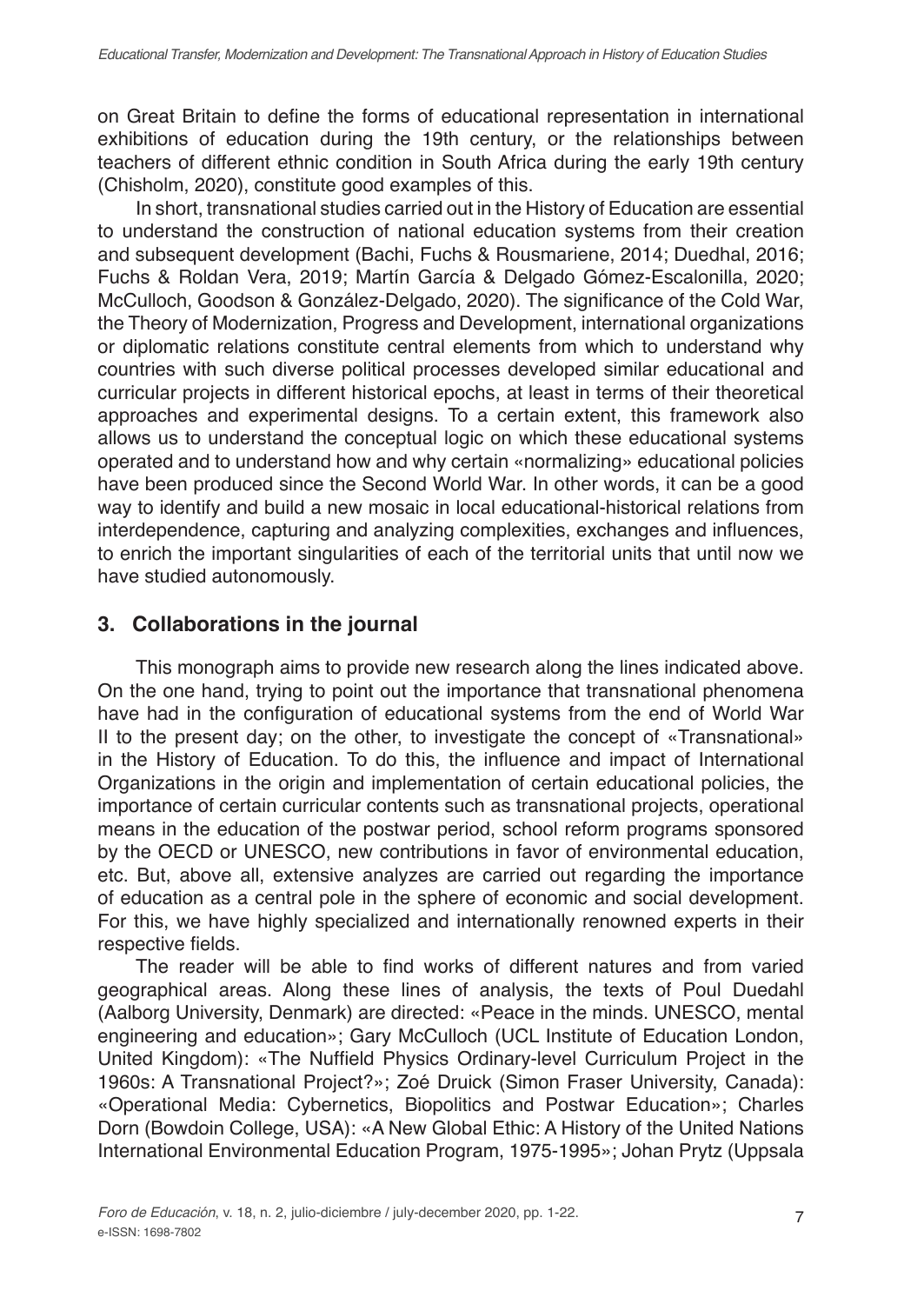Universitet, Sweden): «The OECD as a booster of national governance. The case of New Math in Sweden, 1950-1975»; and Lorenzo Delgado Gómez-Escalonilla (CCHS-CSIC, Spain): «Education for development. Foreign assistance and educational reform in late-Franco Spain». We hope that reading through these pages will serve as an example and stimulus for further research, and that the conclusions extracted from them will enrich knowledge about the internationality and transnationality of educational processes during the second half of the 20th century.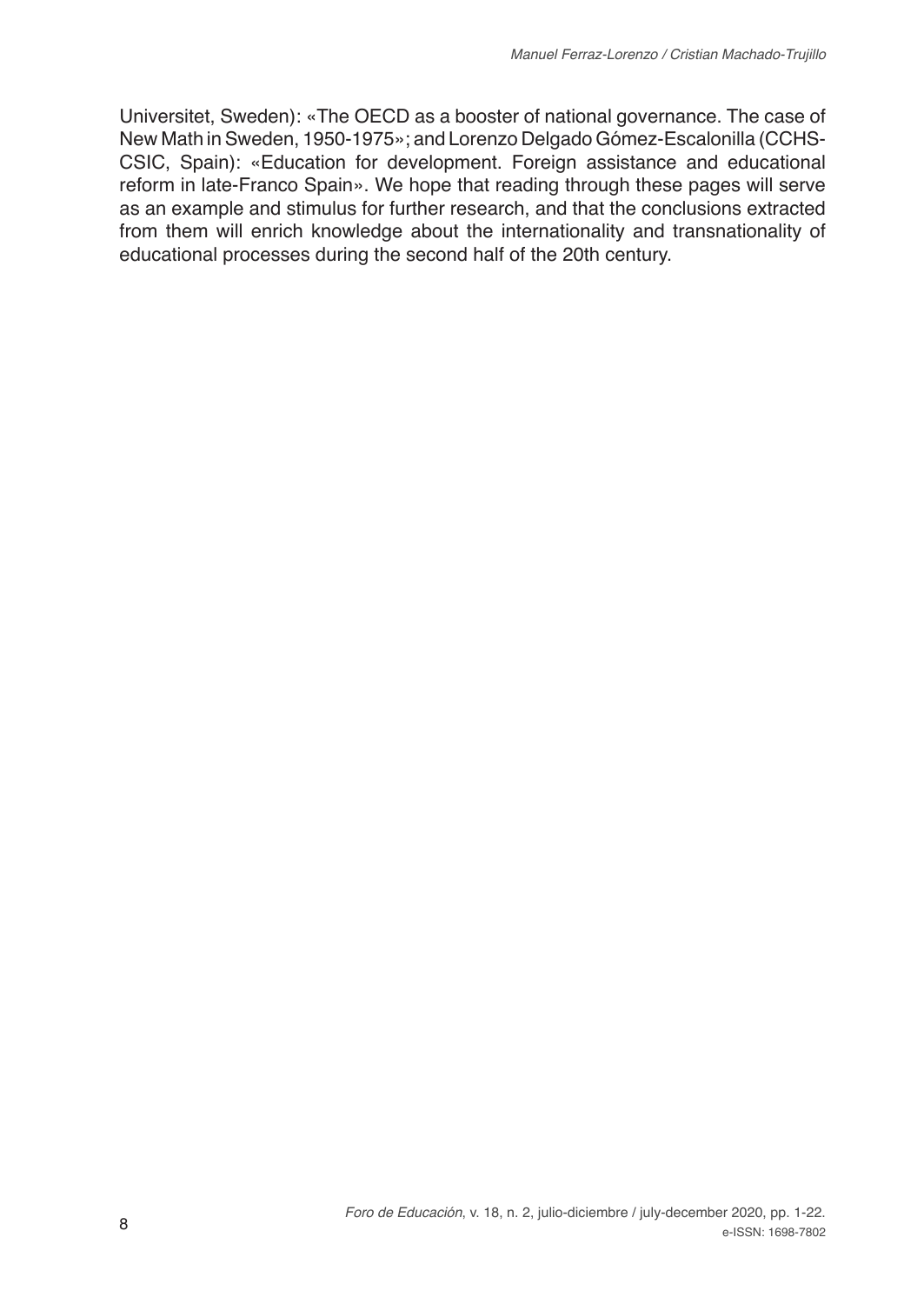# *Transferencia, modernización y desarrollo educativos: El enfoque trasnacional en los estudios de Historia de la Educación*

# **1. De lo nacional a lo internacional en el ámbito de la Historia de la Educación**

En los últimos años ha habido un incremento en la investigación de la Historia de la Educación centrada en el concepto de lo internacional o, mejor, de las influencias e interdependencias internacionales (Mangan, 1993; Fuchs, 2007; McCulloch, 2009; Popkewitz, 2009; Bruno-Jofré & Schriewer, 2012; Droux & Hofstetter, 2014). El desarrollo de este tipo de trabajos ha surgido de la preocupación mostrada en ciertos círculos intelectuales por abordar las políticas educativas en los Estados-Nacionales en diferentes épocas históricas y a través de distintos procesos de construcción. Sin embargo, los investigadores que abordan estas temáticas tan complejas han considerado oportuno utilizar nuevos marcos teóricos, enfoques y perspectivas de análisis, que ponen en relación e interdependencia distintas realidades culturales, nuevos actores sociales y emergentes debates intelectuales (Ramirez & Boli, 1987; Jones & Coleman, 2005).

Con cierta convicción y sistematicidad, las cesiones, la importación de modelos pedagógicos o la transferencia de numerosos marcos metodológicos, comenzaron a ser motivo de análisis y teorización desde la investigación histórico-educativa (Ochs & Phillips, 2004). En torno a ello, se generaron numerosos estudios que señalaron el impacto que habían tenido determinadas relaciones y dependencias entre personajes educativos de distintos países. Por ejemplo, la recepción que se ha producido de las ideas de pensadores y teóricos de la educación en torno al modelo de escuela nueva u otros aspectos educativos, constituye una buena muestra de ello (Del Pozo Andrés & Braster, 2006; Igelmo-Zaldívar, 2012; Otero Urtaza, 2013; Raftery, 2015; Ferraz Lorenzo, 2016; Canales, 2019). Otra línea de trabajo que también ha puesto de manifiesto la necesidad de atender a los fenómenos de transferencia en Historia de la Educación ha sido la dedicada a los estudios sobre el colonialismo educativo. Varios trabajos desarrollados sobre todo desde el ámbito anglosajón (aunque no exclusivamente), han indicado la relevancia de las metrópolis sobre sus colonias a lo largo de la construcción de sus sistemas nacionales de educación, plagados de dependencias e inculturación (Goodman, McCulloch & Richardson, 2009; Ossenbach & Del Pozo Andrés, 2011; Rogers, 2013; Negrín Fajardo, 2013). Incluso, en los últimos años, se ha puesto de manifiesto cómo los fenómenos de internacionalización educativa fomentaron la creación de múltiples conexiones personales e institucionales que coadyuvaron a la configuración de las Ciencias de la Educación como campo disciplinar y profesional (Jover & Thoilliez, 2011; McCulloch & Cowan, 2018). Insistiendo y persistiendo en ello, el desarrollo de congresos internacionales, revistas científicas y redes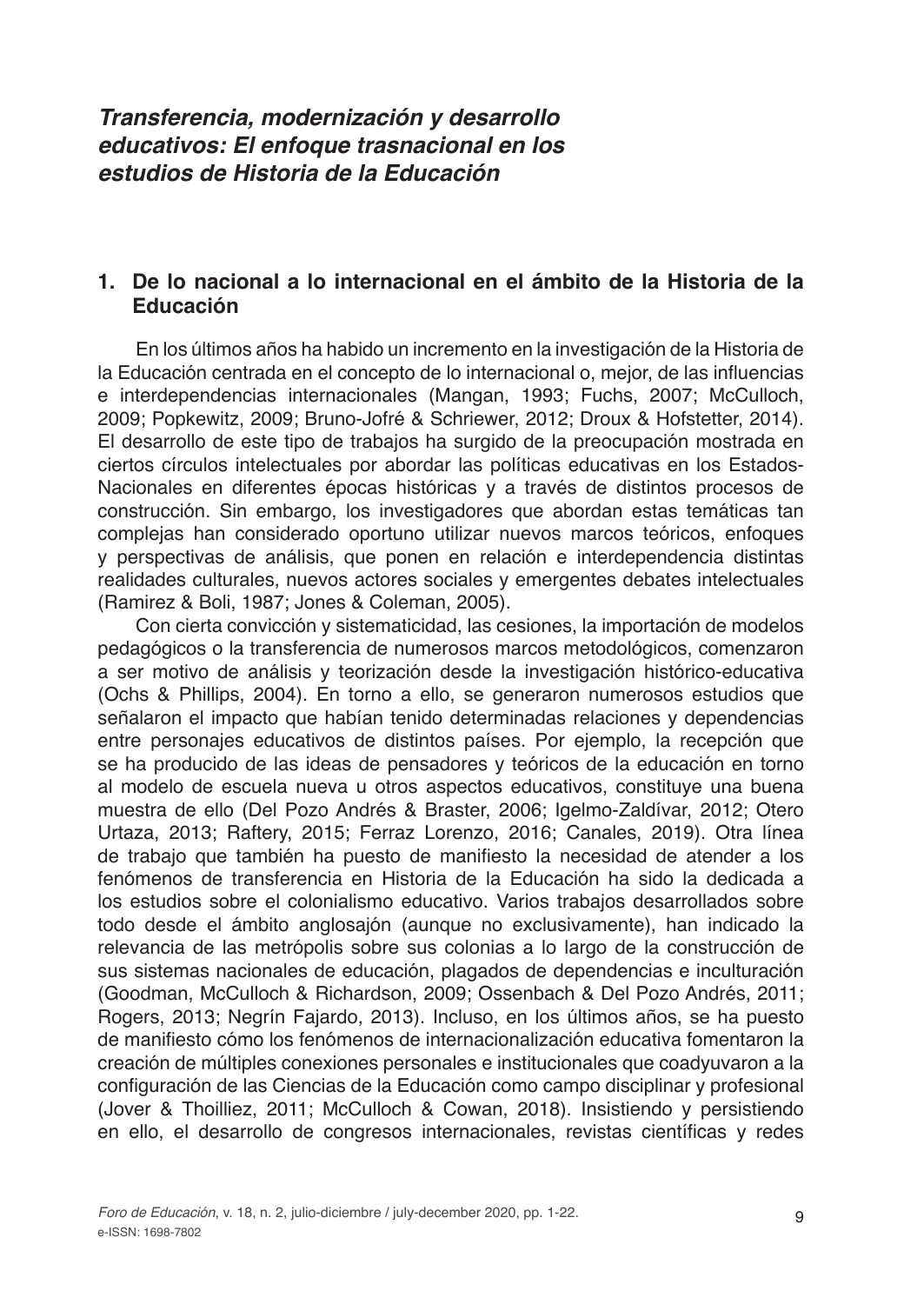académicas, también ha mediado sobre los propios objetos de estudio en los que se ha centrado la investigación educativa de diferentes países (Charle, Schriewen & Wagner, 2004).

Sin embargo, los flujos y vínculos internacionales no se han establecido únicamente en el espacio del intercambio de ideas. La trasmisión de diversos modelos escolares también ha sido un proceso ampliamente estudiado por parte de la Historia de la Educación. Nos referimos aquí, entre otros, a aquellos trabajos que han destacado cómo los procesos de intercambio y colaboración generaron intentos por emular instituciones escolares en diferentes países (Viñao, 1990; Caruso & Roldán Vera, 2005; Del Pozo Andrés & Braster, 2017). Un aspecto que no solo se ha investigado en lo referente a la educación obligatoria; también se ha hecho especial énfasis en observar cómo la circulación de ideas educativas ha contribuido a crear diferentes políticas curriculares dentro de la formación profesional, las instituciones universitarias y, además, ha desarrollado procesos de evolución y cambio en los espacios de educación no formal (Allender, 2016; Igelmo-Zaldívar & Jover, 2019).

La adopción de este tipo de perspectivas ha ido en aumento y ha abierto interesantes líneas de análisis dentro de los ámbitos relativos a las instituciones educativas. Numerosos trabajos han resaltado la relevancia adquirida por los programas de intercambio de personal para fomentar procesos de innovación y modernización educativa en los países receptores. En este sentido, se pueden citar trabajos que han señalado cómo los programas de formación en el extranjero promovieron procesos de transferencia educativa para modificar los sistemas educativos desde abajo (Phillip & Ochs, 2004; Groves, 2015; Sivesind & Wahlström, 2016). No solo nos referimos aquí a los programas de becas o los procesos de formación para las élites educativas, también constituye una línea de trabajo destacada la referida a los viajes y períodos de formación en el extranjero llevados a cabo por maestros, profesorado de enseñanzas medias y universitarias (Delgado Gómez-Escalonilla, 2009; Åkerlund, 2014). Por otro lado, y de forma similar, ha adquirido notable preeminencia el estudio sobre la recepción de técnicos y burócratas desde instituciones extrajeras con el objetivo de poner en marcha determinadas herramientas metodológicas para mejorar procesos de enseñanza y aprendizaje (Ossenbach & Groves, 2013; González-Delgado & Groves, 2016; Mahamud Angulo & Milito Barone, 2020).

Todas estas investigaciones han supuesto un paso fundamental para entender la importancia que las conexiones internacionales han tenido a la hora de moldear, configurar y estructurar los sistemas nacionales de educación. Dicho de otra manera, con ellas se ha venido a reconocer que, en cierta medida, el concepto de Estado-Nación nos permitía explicar de manera parcial el desarrollo de determinadas políticas (Fuchs, 2014). No debe desprenderse de este análisis que los límites nacionales no sean útiles para el análisis de las políticas educativas contemporáneas, como ha ocurrido de manera generalizada y plausible. De hecho, existen interesantes trabajos que señalan la necesidad de comprender la dirección de determinadas políticas como consecuencia de la mediación que ejercen los actores locales en la puesta en marcha de las mismas (Westberg, 2019; Prytz & Ringarp, 2020; Goodson & Mikser, 2020). Sin embargo, todos ellos reconocen la importancia que el fenómeno de la interconexión ha ejercido en la redefinición de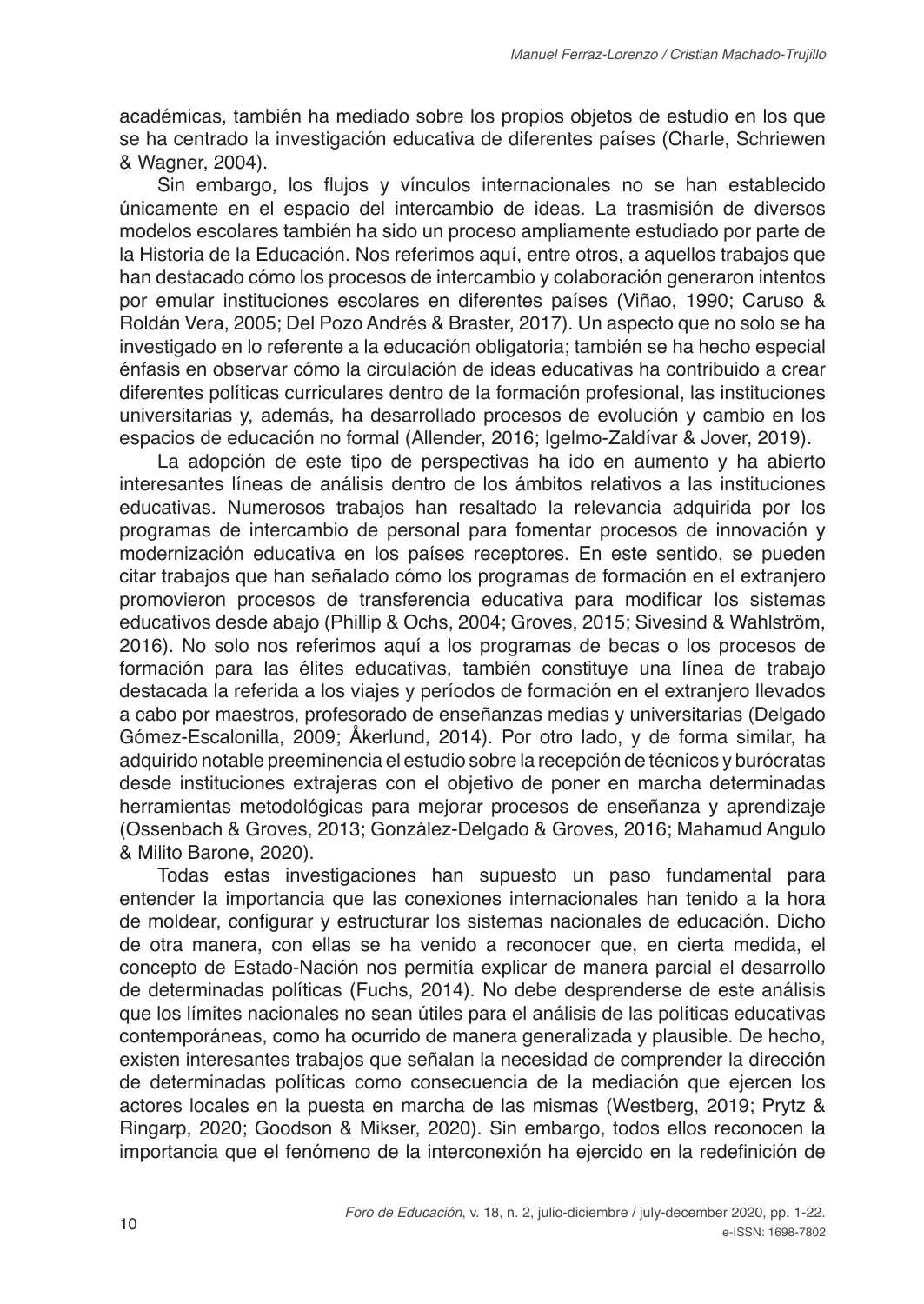las narrativas nacionales y de las lógicas de desarrollo en sus respectivos sistemas educativos (Westberg, Boser & Brühwiler, 2019).

# **2. El giro Transnacional en Historia de la Educación: un nuevo enfoque desde el que analizar la teoría educativa y la política curricular**

Como venimos afirmando, desde hace algunos años se han realizado diferentes estudios que ponen el acento en el fenómeno transnacional propiamente dicho (Christensen & Ydesen, 2015). Lo que en realidad preocupaba a los investigadores era poder explicar por qué después de la II Guerra Mundial los sistemas educativos -a nivel mundial- parecían tener la misma dirección en sus políticas educativas. A pesar de que los países tuviesen sistemas políticos distintos, estrategias ideológicas propias, tradiciones culturales diferentes e incluso estructuras educativas antagónicas, durante la segunda mitad del siglo XX comenzaron a converger hacia una misma idea o concepto de educación. Lejos de poder explicar dicha particularidad como consecuencia de los procesos que se daban en los espacios locales, se comenzó a trabajar en una línea de clara tendencia transnacional. Los primeros trabajos de John Meyer, Francisco Ramirez, Richard Rubinson y John Boli (1977), sobre el ascenso y universalización de los sistemas educativos a nivel mundial (*wide world*), supusieron un importante acicate en este sentido. Dichos autores señalaron la importancia que podía tener la «mundialización» como fenómeno político para entender por qué los diferentes países experimentaban un proceso similar en la ampliación, cambio y consolidación de sus estructuras educativas.

A partir de aquí, otros autores siguieron líneas de trabajo similares. Phillip W. Jones, por ejemplo, comenzó a investigar la influencia que organismos internacionales como la Organización de las Naciones Unidas para la Educación, la Ciencia y la Cultura (UNESCO), la Organización para la Cooperación y el Desarrollo Económico (OCDE), el Banco Mundial (BM) o la Organización de las Naciones Unidas para la Alimentación y la Agricultura (FAO), entre otras, tuvieron en la creación, impulso y estabilización de determinadas políticas educativas (Jones, 1999; Jones & Coleman, 2005). Todo ello vino a constituir lo que este mismo autor ha denominado como «arquitectura global de la educación» (Jones, 2006, p. 48). Es decir, una compleja red institucional que produce, transmite, financia y consolida diferentes políticas e ideas educativas que influyen en la construcción de los sistemas educativos nacionales.

Aprovechando estas iniciativas, la Historia de la Educación comenzó a desarrollar sus propias investigaciones sobre la importancia que los procesos de globalización habían tenido en la configuración de las políticas educativas a nivel nacional. Autores como Gary McCulloch y Roy Lowe (2003), Karen Mundy (2006), Thomas Popkewitz y Fazal Rizvi (2009), Catherine Burke, Peter Cunningham y Ian Grovenor (2010), Eckhardt Fuchs (2012) o Eugenia Roldán Vera (2013) empezaron a abordar el concepto de giro transnacional para su uso en Historia de la Educación. Se trataba de analizar los sistemas educativos más allá de sus espacios nacionales concretos. Romper una lanza a favor de la necesidad de comprender las políticas educativas de la segunda mitad del siglo XX bajo la influencia que habían ejercido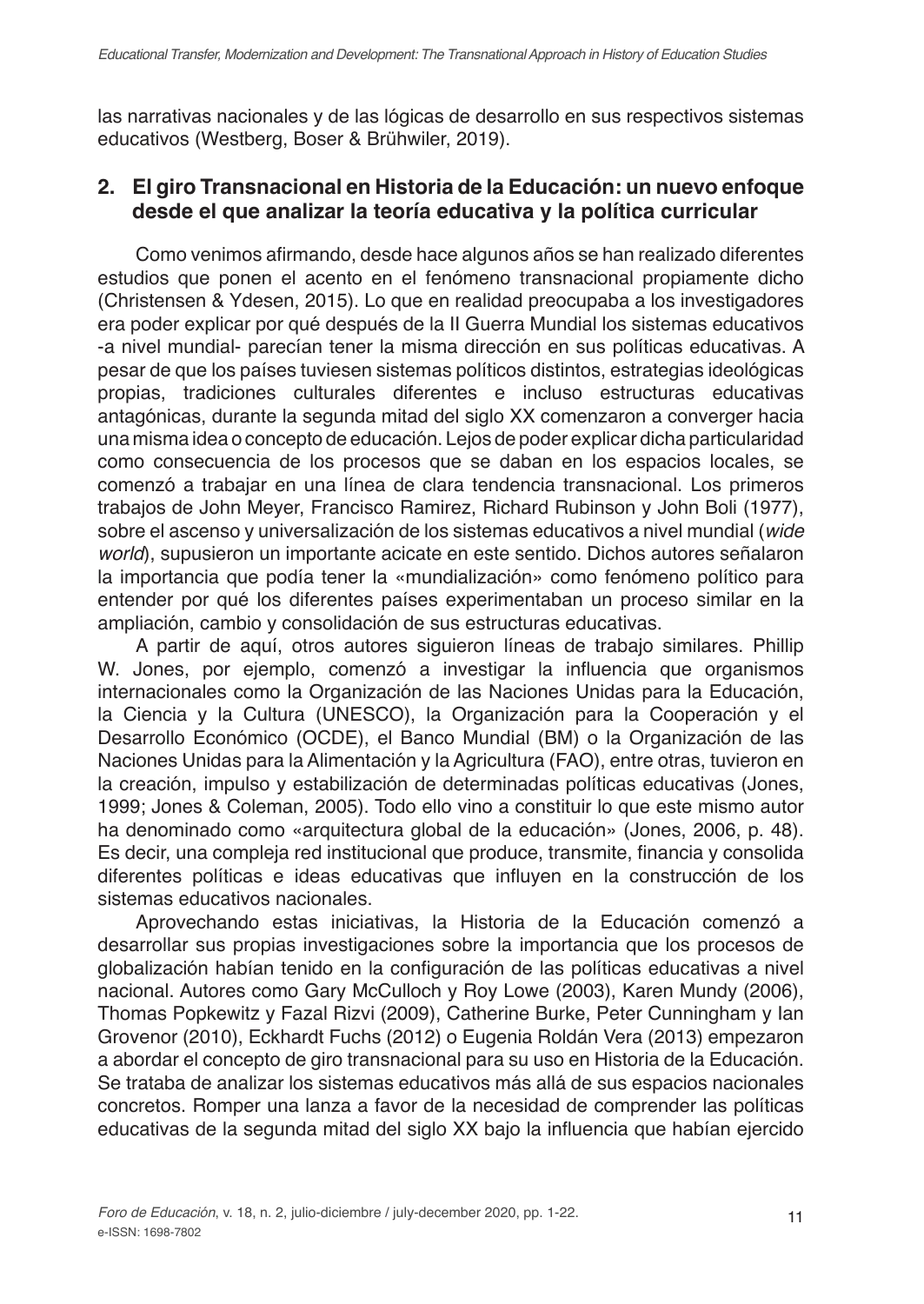las instituciones internacionales en el desarrollo de las mismas. Como ha señalado Paul Duedahl (2016), poner el acento sobre esta perspectiva, permitía entender algunos de los más destacados cambios educativos que se habían desarrollado en el ámbito educativo actual.

De esta forma, pronto comenzaron a aparecer interesantes trabajos bajo la órbita de este enfoque teórico que no solo suponían una mera ampliación en el ámbito territorial o espacial. De hecho, las primeras investigaciones tuvieron por objetivo intentar analizar la construcción de modelos de ciudadanía que las políticas educativas de carácter internacional habían fomentado a través de la expansión de los sistemas educativos después de la II Guerra Mundial (Trölher, Popkewitz & Labaree, 2011). Para muchos de los investigadores que se ocuparon de esta cuestión, el centro de sus análisis estaba en intentar comprender cómo ese flujo de ideas había configurado una determinada visión de conceptos y dimensiones como libertad, individuo, derechos, progreso, racionalismo y, por tanto, construcción de la ciudadanía a nivel macro (Trölher, 2013). En cierta medida, recogieron las perspectivas teóricas sobre el sistema mundial (Wallestein, 1974) y entendieron que dicho proceso no era ajeno al ámbito de la educación.

No obstante, la posibilidad de abrir nuevos objetos de estudio bajo el marco de este enfoque no se agotó, ni mucho menos, en torno a la construcción del modelo de ciudadanía como acabamos de exponer. Se observó la necesidad de desentrañar de forma más específica el impacto real y las maneras en las que se habían establecido esos procesos de transferencia educativa (Duedahl, 2016). De este modo, en los últimos años han aparecido algunas obras que señalan la importancia que ha tenido la Guerra Fría en la modificación de las políticas curriculares a nivel internacional. John L. Rudolph ha señalado, por ejemplo, como en EEUU se modificaron los currícula de ciencias y los procesos de enseñanza como consecuencia del impacto que tuvo el lanzamiento del Sputnik por parte de los soviéticos. Este hecho histórico produjo un profundo debate en diversos ámbitos educativos dentro de los EEUU que originó multitud de modificaciones en la enseñanza de las ciencias, así como en el desarrollo de nuevas políticas educativas en el país americano (Rudolph, 2002). Pero no sólo en lo relativo al currículum de ciencias. La Guerra Fría trajo consigo el impulso de todo un debate que afectó también a los estilos de vida y los valores de las sociedades occidentales. Por supuesto, también afectó a la puesta en marcha de nuevos conocimientos sobre los estudios sociales en las escuelas norteamericanas (Evans, 2011) y en otros países (Martín García, 2013). El objetivo era socializar determinados conocimientos sobre las virtudes que presentaban los modelos de convivencia en las sociedades desarrolladas (Gilman, 2003).

De este modo, el contexto abierto por el estudio de la Guerra Fría modificó ampliamente la forma en que se habían establecido los procesos de Diplomacia Pública entre los diferentes países hasta la II Guerra Mundial. Nuevas instituciones o agencias de cooperación internacional surgieron a partir del impacto geopolítico generado durante esta época. Así, podemos observar en la actualidad interesantes estudios que señalan cómo a través de agencias como la *United States Agency of International Development* (USAID), se desplegaron notables ayudas económicas en Latinoamérica para la puesta en marcha de políticas educativas, encaminadas a la búsqueda del desarrollo económico y la modernización de los países pobres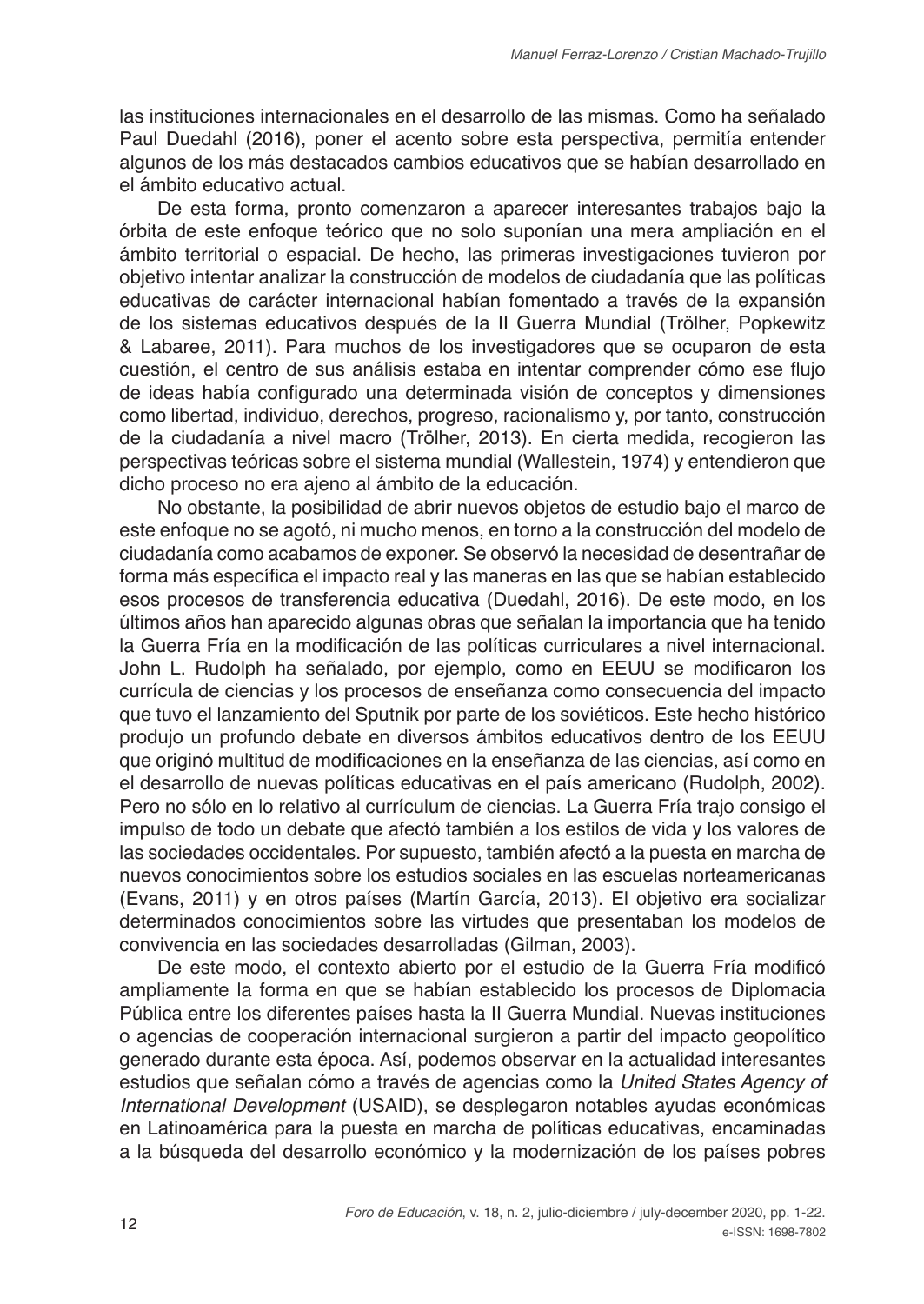(supuestamente en vías de desarrollo) (Lindo-Fuentes & Ching, 2012). Por tanto, otra línea de investigación abierta en los últimos años ha sido aquella que se ha dedicado a investigar el impacto que la propia Teoría de la Modernización, Progreso y Desarrollo, ha tenido en la definición de las políticas educativas de los países a nivel mundial (Lindo-Fuentes, 2009; Martín García, 2015; Snider, 2020).

Pero no sería la USAID la única, ni la principal, institución que desarrollase programas educativos a nivel mundial e intentase desarrollar las Teorías de la Modernización, Desarrollo y Progreso, en diferentes áreas geográficas. Una de las instituciones que mayor relevancia ha tenido en los procesos de transferencia educativa durante la segunda mitad del siglo XX ha sido, sin lugar a dudas, la UNESCO. En los últimos años, han aparecido múltiples trabajos que se han dedicado a investigar el impacto del citado organismo internacional en diferentes países. No sólo se han analizado los debates, las medidas de planificación y especificidades mostradas por la UNESCO en torno a la transferencia de las Teorías de la Modernización, Progreso y Desarrollo (Graham, 2006; Dorn & Choodse, 2012), o la influencia en la construcción y ampliación de los sistemas educativos en los países africanos o asiáticos (Mikobi Dikay, 2016). Otros aspectos que también han sido analizados de manera notable dentro de la Historia de la Educación lo constituyen los programas de la UNESCO basados en el desarrollo de acciones educativas, tales como la modernización de los manuales escolares sobre comprensión internacional (Nygren, 2011; Kulnazarova & Ydesen, 2017; González-Delgado, 2018; Ferraz-Lorenzo, 2020) o la importancia en la transmisión y configuración de determinadas ideas sobre la construcción de modelos de ciudadanía en el marco de esos mismos libros de texto (González-Delgado, Ferraz-Lorenzo & Machado-Trujillo, 2019). Además, se han investigado otras temáticas que la UNESCO se encargó de fomentar en sus políticas educativas, como el uso de las tecnologías en el ámbito de la educación (Hallström, Hultén & Lövheim, 2014; González-Delgado & Groves, 2017; Alves & Guimarães Lima, 2018; Machado-Trujillo & González-Delgado, 2019), la educación para la salud (Terrón, Comelles & Perdiguero-Gil, 2017; Terrón, 2020), la educación ambiental (Ferraz-Lorenzo, 2020), la circulación de libros, películas y material de enseñanza (Druik, 2006; Giton, 2016) y las propias políticas educativas a través de las ideas sobre el Planeamiento de la Educación y la asociación de la UNESCO con otros organismos internacionales como la OCDE o el BM (Ossenbach & Martínez Boom, 2011; Delgado Gómez-Escalonilla, 2015; Mariuzzo, 2016; Corrales-Morales, 2020; González-Delgado & Groves, 2020).

El establecimiento de este tipo de investigaciones no ha agotado, ni mucho menos, las posibilidades del giro transnacional para la Historia de la Educación. Más bien todo lo contrario. Los trabajos expuestos han ayudado a fomentar otro tipo de estudios y a seguir profundizando en la influencia de la Guerra Fría sobre el ámbito específico de la educación. En relación a esta última cuestión, se observa la necesidad de destacar los últimos trabajos en torno a la importancia que ha ejercido la Diplomacia Pública como fenómeno político y cultural encargado de fomentar procesos de trasferencia educativa (Adas, 2009). El valor que ha tenido la Diplomacia Pública como espacio de trasferencia educativa nos remite también a otros países y procesos de intercambio de ideas. No sólo EEUU o la URSS han tenido un significativo impacto en la modernización (imperialista) de la educación en los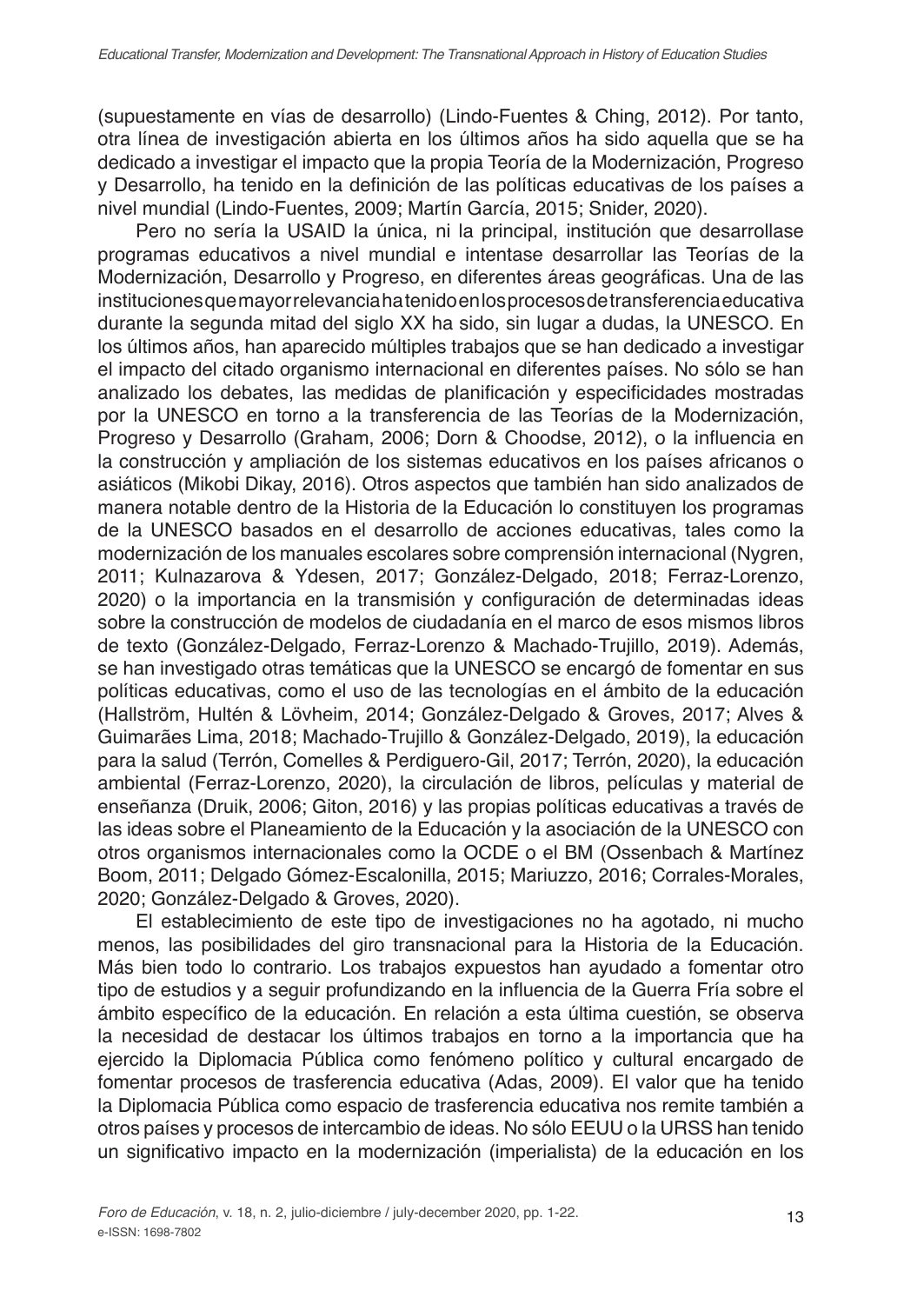países periféricos. Estos últimos, también han jugado su baza para hacer valer sus propuestas e ideas educativas y culturales en otros países de su influencia (Martín García & Magnúsdóttir, 2019). Andreas Åkerlund (2015), por ejemplo, ha puesto de manifiesto la influencia que el *Swedish Institute* tuvo en los procesos de transferencia educativa en la Europa del Este desde finales de los años 40, del siglo XX. No obstante, las influencias entre países, bajo el marco de un espacio jerárquico, no han sido los únicos objetos de estudio que han ocupado la investigación de carácter transnacional en los últimos años. La Diplomacia Pública, como decíamos, nos habla igualmente de las complejas conexiones e influencias mutuas que se producen entre países a través de los contactos culturales y educativos. Así, podemos encontrar investigaciones que teorizan sobre el *entanglement* o los vínculos que se establecen de parte y parte durante los procesos de transferencia educativa (Sobe, 2013). Este fenómeno no es nuevo. Los trabajos de Mari Hiraoka (2020) sobre la influencia ejercida por Japón sobre Gran Bretaña para definir las formas de representación educativa en las exhibiciones internacionales de educación durante el siglo XIX, o las relaciones entre maestros de diferente condición étnica en Sudáfrica durante principios del siglo XX (Chisholm, 2020), constituyen un buen ejemplo de ello.

En definitiva, los estudios transnacionales elaborados en Historia de la Educación son imprescindibles para entender la construcción de los sistemas nacionales de educación desde su creación y posterior desarrollo (Bachi, Fuchs & Rousmariene, 2014; Duedhal, 2016; Fuchs & Roldan Vera, 2019; Martín García & Delgado Gómez-Escalonilla, 2020; McCulloch, Goodson & González-Delgado, 2020). La trascendencia de la Guerra Fría, la Teoría de la Modernización, Progreso y Desarrollo, los organismos internacionales o las conexiones diplomáticas, constituyen elementos centrales desde los que poder entender por qué países con procesos políticos tan diversos, desarrollaron proyectos educativos y curriculares similares en distintas épocas históricas, al menos en sus planteamientos teóricos y diseños experimentales. En cierta medida, este marco nos permite entender también la lógica conceptual sobre la que operaban dichos sistemas educativos y entender cómo y por qué se han producido determinadas políticas educativas «normalizadoras» a partir de la II Guerra Mundial. Dicho de otro modo, puede ser una buena manera de identificar y construir un nuevo mosaico en las relaciones histórico educativas locales desde la interdependencia, captando y analizando las complejidades, intercambios e influencias, para enriquecer las importantes singularidades de cada una de las unidades territoriales que hasta ahora habíamos estudiado autónomamente.

# **3. Colaboraciones en la revista**

Este monográfico pretende aportar nuevas investigaciones en el sentido apuntado. Por un lado, intentar señalar la importancia que los fenómenos transnacionales han tenido en la configuración de los sistemas educativos desde el final de la II Guerra Mundial hasta la actualidad; por otro, indagar en el concepto de lo Transnacional en Historia de la Educación. Para ello, se estudia de manera más o menos pormenorizada la influencia e impacto de los Organismos Internacionales en el origen y la puesta en marcha de determinadas políticas educativas, la importancia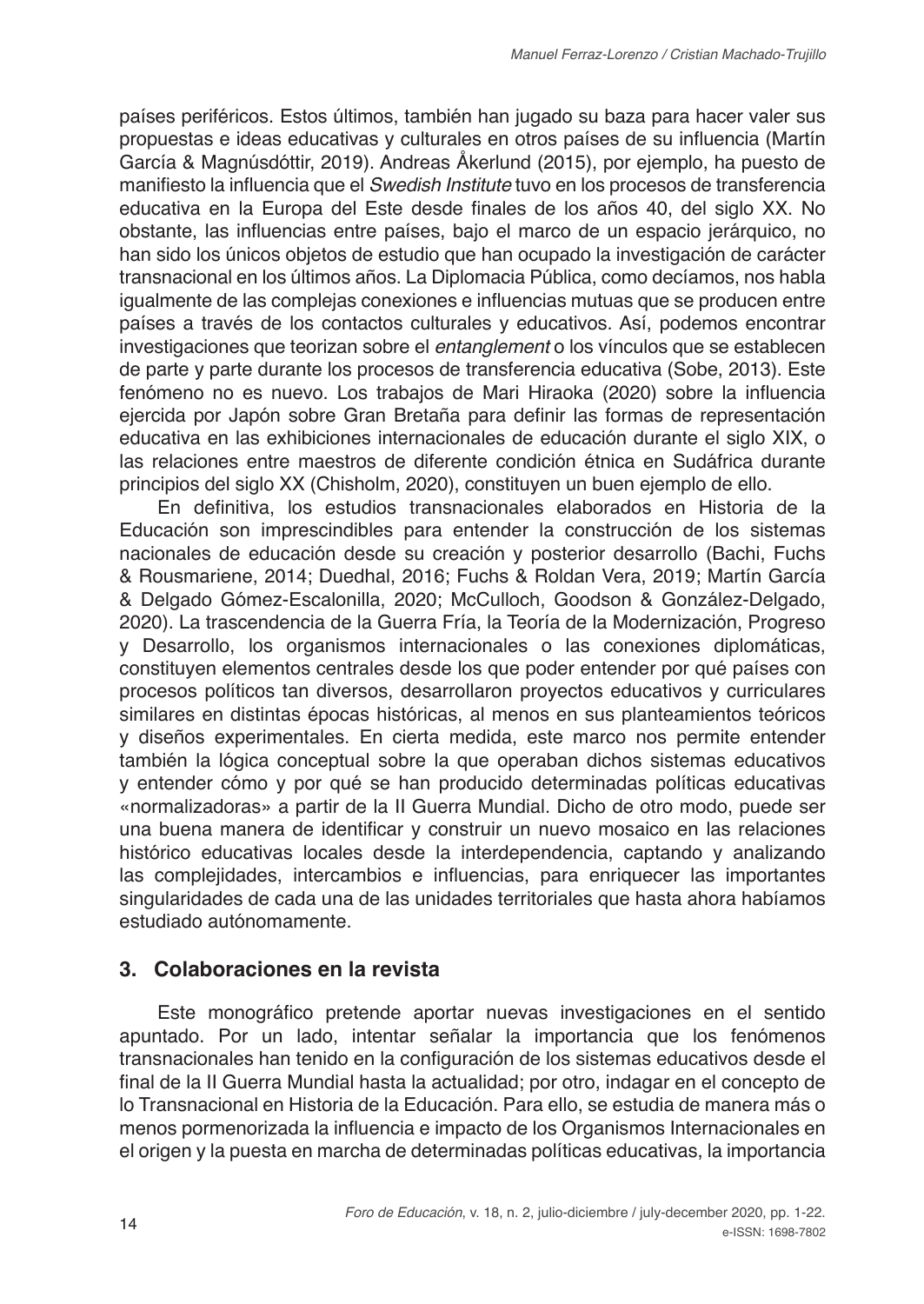de determinados contenidos curriculares como proyectos transnacionales, los medios operativos en la educación de la postguerra, los programas de reformas escolares auspiciados por la OCDE o la UNESCO, las nuevas aportaciones a favor de la educación ambiental, etc. Pero, sobre todo, se han desarrollado amplios análisis referentes a la importancia que adquirió la educación como polo central en la esfera del desarrollo económico y social. Para ello contamos con expertos muy especializados en sus respectivas temáticas y de fama mundial.

El lector podrá hallar trabajos de diferente índole y espacios geográficos variados. En esta línea de análisis van dirigidos los textos de Poul Duedahl (Aalborg University, Dinamarca): «Peace in the minds. UNESCO, mental engineering and education»; Gary McCulloch (UCL Institute of Education London, Reino Unido): «The Nuffield Physics Ordinary-level Curriculum Project in the 1960s: A Transnational Project?»; Zoé Druick (Simon Fraser University, Canadá): «Operational Media: Cybernetics, Biopolitics and Postwar Education»; Charles Dorn (Bowdoin College, EE.UU): «A New Global Ethic: A History of the United Nations International Environmental Education Program, 1975-1995»; Johan Prytz (Uppsala Universitet, Suecia): «The OECD as a booster of national governance. The case of New Math in Sweden, 1950- 1975»; y Lorenzo Delgado Gómez-Escalonilla (CCHS-CSIC, España): «Educación para el desarrollo. Asistencia exterior y reforma de la enseñanza en la España del tardofranquismo». Esperamos que la lectura de estas páginas sirva de ejemplo y estímulo investigador y que los resultados que de ellas se extraigan enriquezcan el conocimiento sobre la internacionalidad y la transnacionalidad de los procesos educativos durante la segunda mitad del siglo XX.

# **4. References**

- Adas, M. (2009). *Dominance by Design: Technological Imperatives and America`s Civilizing Mission*. Cambridge: Belknap Press of Harvard University Press.
- Åkerlund, A. (2014). The Impact of Foreign Policy on Educational Exchange: The Swedish State Scholarship Programme, 1938-1990. *Paedagogica Historica*, *50*(3), 390-409.
- Åkerlund, A. (2015). For Goodwill, Aid and Economic Growth: The Funding of Academic Exchange Through the Swedish Institute, 1945-2010. *Nordic Journal of Educational History*, *2*(1), 119-140.
- Allender, T. (2016). *Learning Femininity in Colonial India, 1820-1932*. Manchester: Manchester University Press.
- Alves, L. A., & Guimarães Lima, R. (2018). A Telescola… é uma imensa sala de aula, do tamanho da lusitana faixa atlântica! *Cadernos de História da Educação*, *17*(2), 491-514.
- Bagchi, B., Fuchs, E., & Rousmaniere, K. (Eds.) (2014). *Connecting Histories of Education: Transnational and Cross*-*Cultural Exchanges in (Post)Colonial Education.* New York: Berghahn.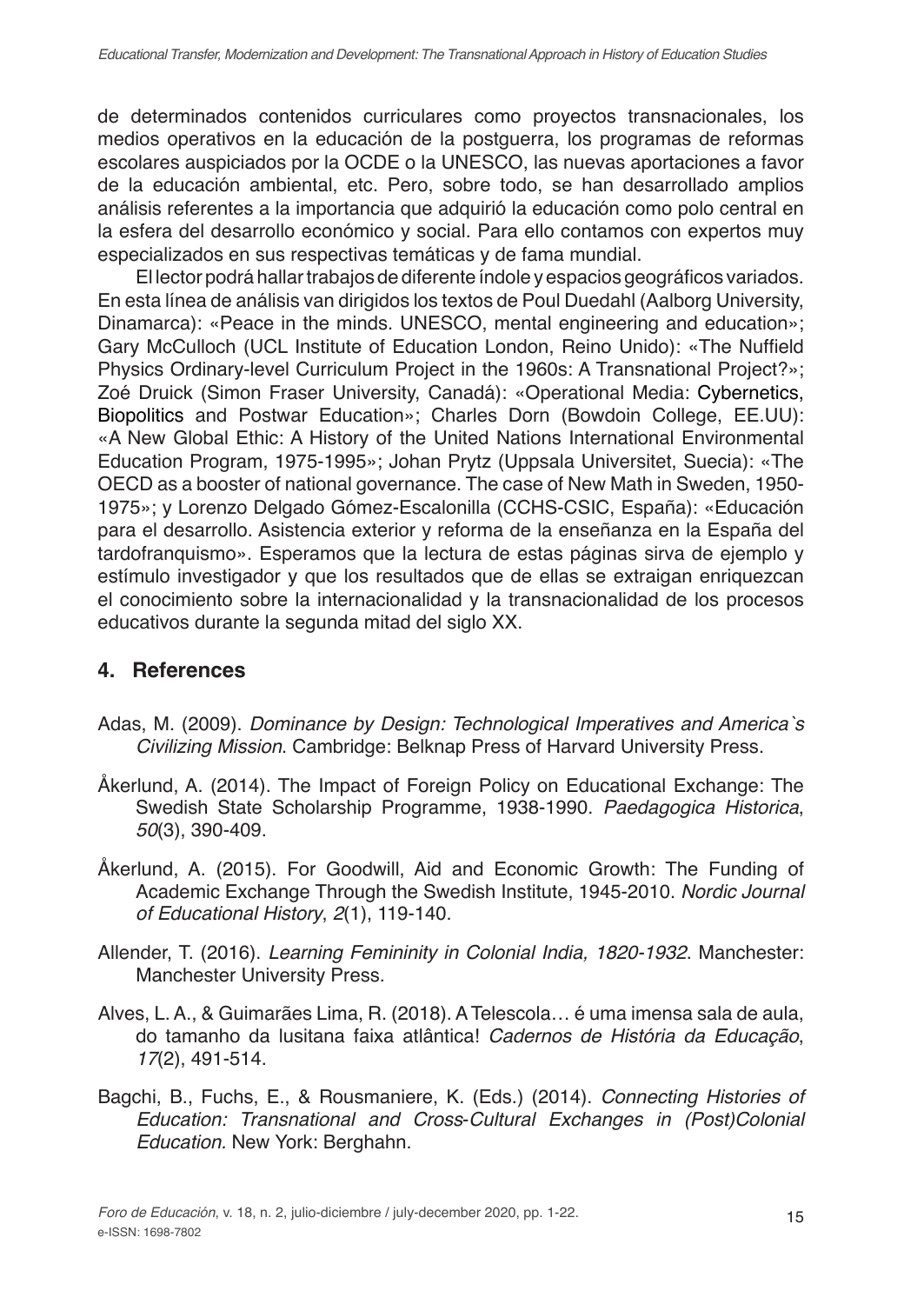- Bruno-Jofré, R., & Schriewer, J. (2012). The Global Reception of John Dewey's *Thought: Multiple Refractions Through Time and Space*. New York: Routledge.
- Burke, C., Cunningham, P., & Grosvenor, I. (2010). *«*Putting Education in Its Place*»*: Space, Place and Materialities in the History of Education. *History of Education*, *39*(6), 677-680.
- Canales, A. F. (2019). From soul to matter: the new Spanish Francoist pedagogy's plunge into experimental pedagogy and the influence of Raymond Buyse. *Paedagogica Historica*, *55*(3), 451-469.
- Caruso, M., & Roldán Vera, E. (2005). Pluralizing Meanings: The Monitorial System of Education in Latin America in the Early Nineteenth Century. *Paedagogica Historica*, *41*(6), 645-654.
- Charle, C., Schriewer, J., & Wagner, P. (Eds.) (2004). *Transnational Intellectual Networks: Forms of Academic Knowledge and the Search for Cultural Identities.*  Frankfurt am Main: Campus Verlag.
- Chisholm, L. (2020). Transnational colonial entanglements: South African teacher education college curricula. In McCulloch, G., Goodson, I., & González-Delgado, M. (eds.). *Transnational Perspectives on Curriculum History* (pp. 163-181). London: Routledge.
- Christensen, I. L., & Ydesen, C. (2015). Routes of Knowledge: Toward a Methodological Framework for Tracing the Historical Impact of International Organizations. *European Education*, *47*(3), 274-288.
- Corrales Morales, D. (2020). Much Ado about Nothing? Lights and Shadows of the World Bank's Support of Spanish Aspirations to Educational Modernization (1968–1972). In Martín García, O., & Delgado Gómez-Escalonilla, L. (Eds.), *Teaching Modernization Spanish and Latin American Educational Reform in the Cold War* (pp. 127-149). New York: Berghahn Books.
- Del Pozo Andrés, M. M., & Braster, J. F. A. (2006). The Reinvention of the New Education Movement in the Franco Dictatorship (Spain, 1936-1976). *Paedagogica Historica*, *42*(1-2), 109-126.
- Del Pozo Andrés, M. M., & Braster, S. (2017). El Plan Dalton en España recepción y apropiación (1920-1939). *Revista de Educación*, 377, 113-135.
- Delgado Gómez-Escalonilla, L. (2009). *Westerly Wind. The Fulbright Program in Spain*. Madrid: Comisión Fulbright España-LID Editorial Empresarial-AECID.
- Delgado Gómez-Escalonilla, L. (2015). Modernizadores y tecnócratas. Estados Unidos ante la política educativa y científica de la España del Desarrollo. *Historia y Política*, 34, 113-146.
- Dorn, C., & Ghodsee, K. (2012). The Cold War Politicization of Literacy: Communism, UNESCO, and the World Bank. *Diplomatic History*, *36*(2), 373-398.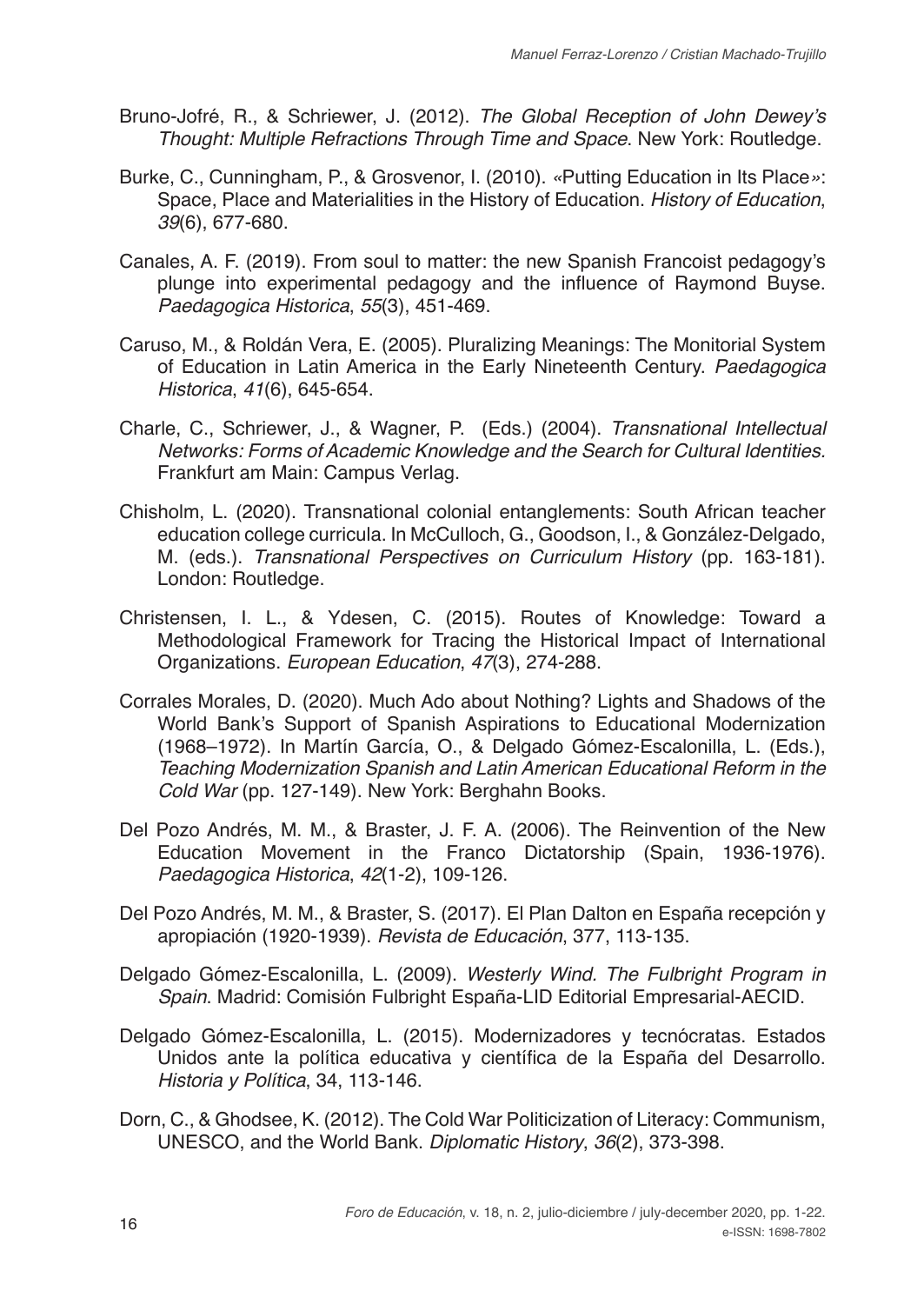- Droux, J., & Hofstetter, R. (2014). Internationalisation in Education: Issues, Challenges, Outcomes. *Paedagogica Historica*, *50*(1-2), 1-9.
- Druick, Z. (2006). International cultural relations as a factor in postwar Canadian cultural policy: the relevance of UNESCO for the Massey Commission. *Canadian Journal of Communication*, *31*(1), 177-195.
- Duedahl, P. (2016). Out of the House: On the Global History of UNESCO, 1945- 2015. In Duedahl, P. (Ed.). *A History of UNESCO: Global Actions and Impacts* (pp. 3-25). London: Palgrave Macmillan.
- Duedahl, P. (Ed.) (2016). *A History of UNESCO: Global Actions and Impacts.* London: Palgrave Macmillan.
- Evans, R. W. (2011). *The Hope for American School Reform. The Cold War Pursuit of Inquiry Learning in Social Studies.* New York: Palgrave Macmillan.
- Ferraz Lorenzo, M. (2016). Un ejemplo de renovación pedagógica en Canarias durante los años 30: Tras el rastro y los retos de las técnicas Freinet. *História da Educação*, *20*(50), 157-175.
- Ferraz Lorenzo, M. (Ed.) (2020). *Modernización educativa y socialización política. Contenidos curriculares y manuales escolares en España durante el tardofranquismo y la transición democrática*. Madrid: Morata y ULL.
- Ferraz Lorenzo, M. (2020). Educación ambiental: Historia de un Nuevo contenido curricular surgido durante la transición democrática. In Ferraz Lorenzo, M. (Ed.), *Modernización educativa y socialización política Contenidos curriculares y manuales escolares en España durante el tardofranquismo y la transición democrática* (pp. 307-330). Madrid: Morata y ULL.
- Fuchs, E., & Roldán Vera, E. (eds.) (2019). *The Transnational in the History of Education: Concepts and Perspectives*. Cham: Palgrave Macmillan.
- Fuchs, E. (2007). Children's Rights and Global Civil Society. *Comparative Education*, *43*(3), 393-412.
- Fuchs, E. (2009). All the World into the School: World's Fairs and the Emergence of the School Museum in the Nineteenth Century. In Lawn, M. (Ed), *Modelling the Future: Exhibitions and the Materiality of Education* (pp. 51-72). Oxford: Symposium Books.
- Fuchs, E. (2014). History of Education beyond the Nation? Trends in Historical and Educational Scholarship. In Bagchi, B. Fuchs, E., & Rousmaniere, K. (Eds.), *Connecting Histories of Education: Transnational and Cross-Cultural Exchanges on (Post-) Colonial Education* (pp. 11-26). New York: Berghahn Books.
- Gilman, N. (2003). *Mandarins of the Future: Modernization Theory in Cold War America*. Baltimore: The Johns Hopkins University Press.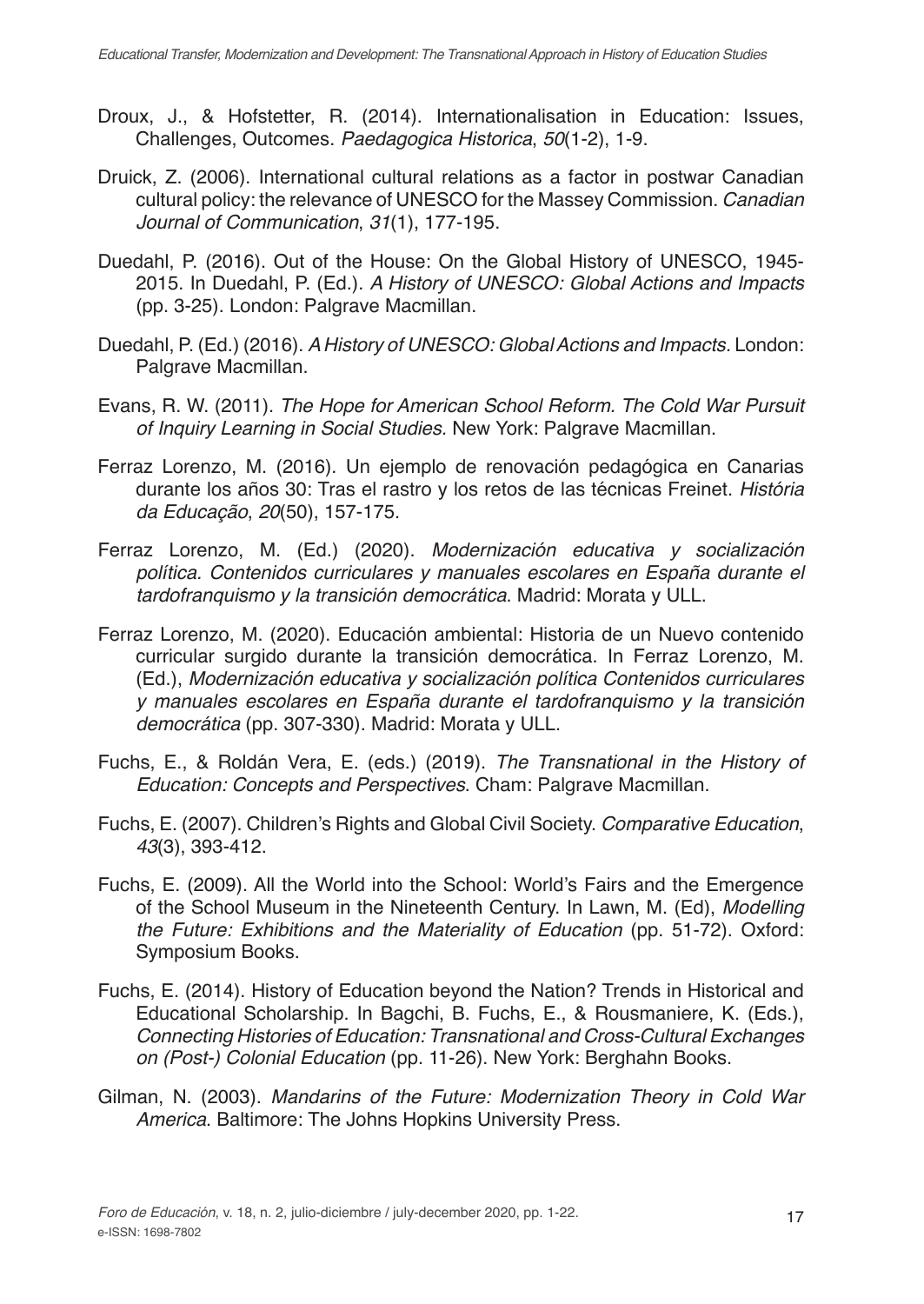- González-Delgado, M., & Groves, T. (2017). La enseñanza programada, la UNESCO y los intentos por modificar el curriculum en la España desarrollista (1962-1974). *Espacio, Tiempo y Educación*, *4*(2), 73-100.
- González-Delgado, M., & Groves, T. (2020). Educational Transfer and Local Actors: International Intervention in Spain during the Late Franco Period. In Martín García, O., & Delgado Gómez-Escalonilla, L. (Eds.), *Teaching Modernization Spanish and Latin American Educational Reform in the Cold War* (pp. 101-127). New York: Berghahn Books.
- González-Delgado, M. (2018). The modernization of curriculum policy in Late Francoism: The UNESCO and the International Understanding Programme in Spain. BERA Conference, Newcastle, 11th–13th September 2018, Northumbria University.
- González-Delgado, M., Ferraz Lorenzo, M., & Machado-Trujillo, C. (2019). The concept of the State in textbooks: Analysis and reinterpretation during the Spanish Transition to Democracy (1976-1986). *British Journal of Educational Studies*, *68*(3), 331-347.
- González-Delgado, M., & Groves, T. (2016). Influencias extranjeras en la formación continua del profesorado en el segundo franquismo. In Martín-Sánchez, M., & Groves, T. (Eds.), *La formación del profesorado. Nuevos enfoques desde la teoría y la historia de la educación* (pp. 51-64). Salamanca: FarenHouse.
- Goodman, J., McCulloch, G., & Richadson, W. (2009). Empires overseas and empires at home: postcolonial and transnational perspectives on social change in the history of education. *Paedagogica Historica*, *45*(6), 695-706.
- Goodson, I., & Mikser, R. (2020). Patrones de diferenciación en las reformas neoliberales de la educación: La transición educativa en los antiguos países socialistas europeos y el concepto de refracción. In Ferraz Lorenzo, M. (Ed.), *Modernización educativa y socialización política Contenidos curriculares y manuales escolares en España durante el tardofranquismo y la transición democrática* (pp. 97-122). Madrid: Morata.
- Graham, S. E. (2006). The (Real) politics of Culture: U.S. Cultural Diplomacy in UNESCO, 1946-1954. *Diplomatic History*, *30*(2), 231-251.
- Groves, T. (2015). A forering model of teacher education and its local appropriation: the English teachers' centres in Spain. *History of Education*, *44*(3), 355-370.
- Hallström, J., Hultén, M., & Lövheim, D. (2014). The study of technology as a field of knowledge in general education: historical insights and methodological considerations from a Swedish case study, 1842-2010. *International Journal of Technology and Design Education*, 24, 121-139.
- Hiraoka, M. (2020). Transnational information flow and domestic concerns: Japanese educational exhibits in the late nineteenth and early twentieth centuries in Britain.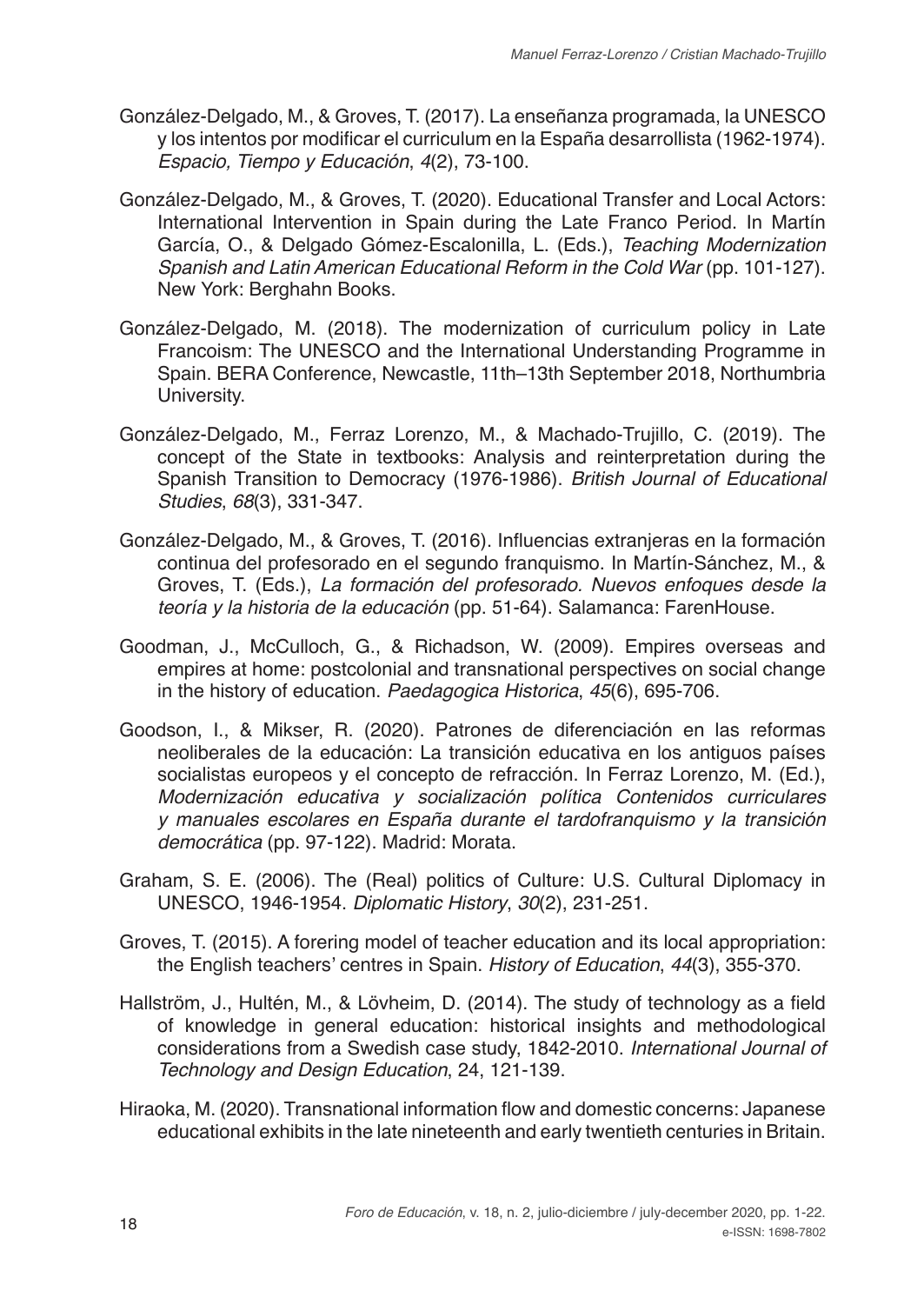In McCulloch, G., Goodson, I., & González-Delgado, M. (Eds.), *Transnational Perspectives on Curriculum History* (pp. 108-131). London: Routledge.

- Igelmo-Zaldívar, J., & Jover Olmeda, G. (2019). Cuestionando la narrativa del aprendizaje servicio a partir de dos iniciativas de extensión social universitaria de orientación católica en la década de 1950 en España. *Utopía y praxis*  latinoamericana: revista internacional de filosofía iberoamericana y teoría *social*, 87, 151-162.
- Igelmo-Zaldívar, J. (2012). Las teorías de la desescolarización: Cuarenta años de perspectiva histórica. *Social and Education History*, *1*(1), 2857.
- Jones, P. W. (1999). Globalisation and the UNESCO mandate: multilateral prospects for educational development. *International Journal of Educational Development*, 19, 17-25.
- Jones, P. W. (2006). *Education, Poverty and the World Bank*. New York: Sense Publishers.
- Jover Olmeda, G., & Thoilliez Ruano, B. (2011). La pedagogía «au pluriel» y su incidencia en la reformulación del conocimiento teórico de la educación en España. In Hernández Díaz, J. M. (Ed.), *Francia en la educación de la España contemporánea (1808-2008)* (pp. 2019-247). Salamanca: Prensas Universitarias de la Universidad de Salamanca.
- Lindo-Fuentes, H. (2009). Educational Television in El Salvador and Modernisation Theory. *Journal of Latin American Studies*, 41, 757-792.
- Lindo-Fuentes, H., & Ching, E. (2012). *Modernizing Minds in El Salvador: Education Reform and the Cold War, 1960-1980*. Albuquerque: University of New Mexico Press.
- Machado-Trujillo, C., & González-Delgado, M. (2019). Information and Communication Technologies in the Curriculum Policies, a Critical Analysis. In Peters M., & Heraud R. (Eds), *Encyclopedia of Educational Innovation*. Singapore: Springer.
- Mahamud Angulo, K., & Milito Barone, C. (2020). Estancias y consultores para la formación del profesorado. Un pilar estratégico del intercambio cultural ente España y Estados Unidos (1960-1976). In Ferraz Lorenzo, M. (Ed.), *Modernización educativa y socialización política Contenidos curriculares y manuales escolares en España durante el tardofranquismo y la transición democrática* (pp. 151-190). Madrid: Morata y ULL.
- Mangan, J. A. (Ed.) (1993). *The Imperial Curriculum: Racial Images and Education in the British Colinial Experience*. London: Routledge.
- Mariuzzo, A. (2016). American cultural diplomacy and post-war educational reform: James Brynt Conant's misión to Italy in 1960. *History of Education*, *45*(3), 352- 371.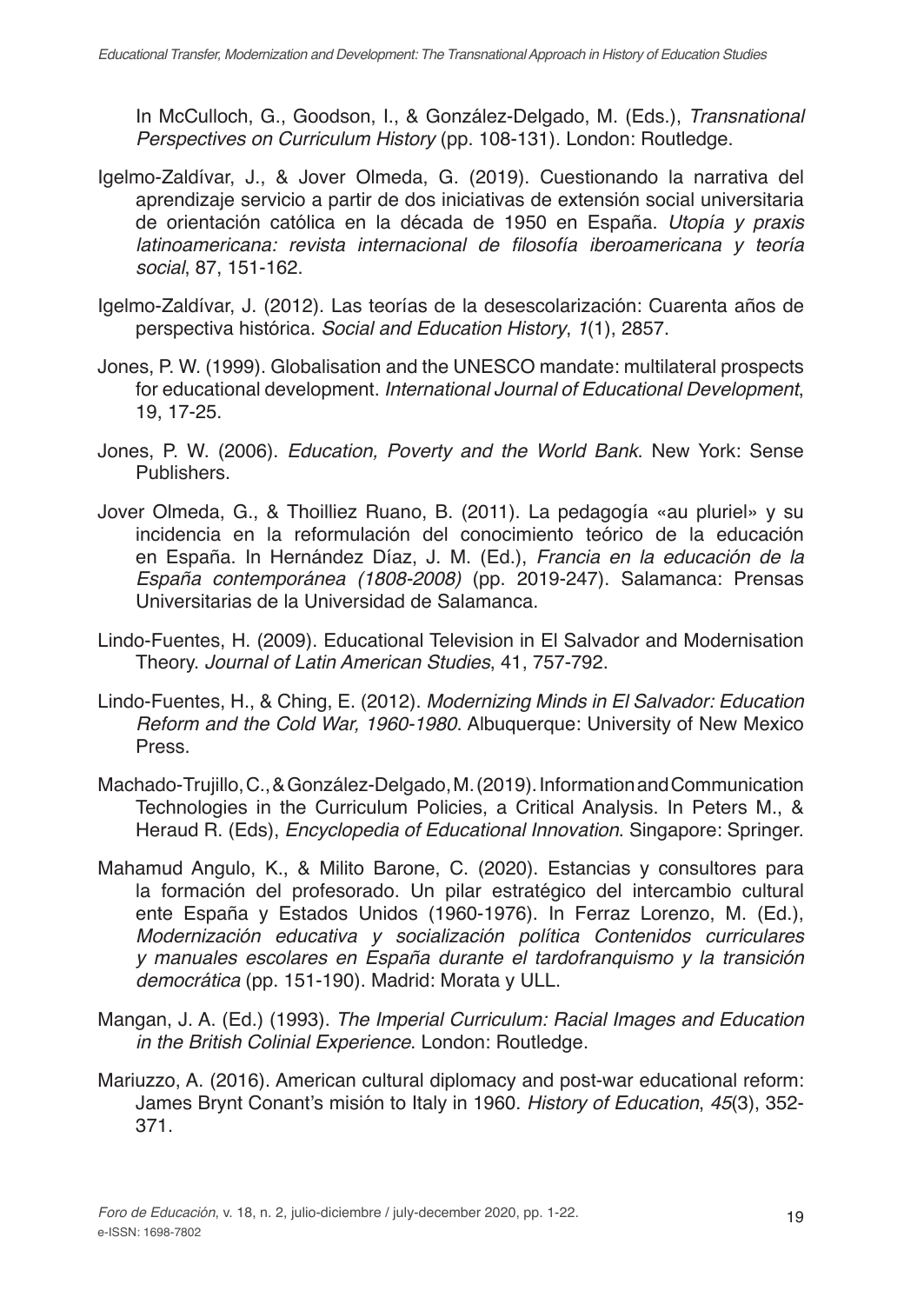- Martín García, O., & Delgado Gómez-Escalonilla, L. (Eds.) (2020). *Teaching Modernization Spanish and Latin American Educational Reform in the Cold War*. New York: Berghahn Books.
- Martín García, O., & Mgnúsdottir, R. (Eds.) (2019). *Machineries of Persuasion: European Soft Power and Public Diplomacy during the Cold War*. Berlin: De Gruyter Oldenbourg.
- Martín-García, O. (2013). A complicated mission: The United States and Spanish students during the Johnson administration. *Cold War History*, *13*(3), 311-329.
- Martín-García, O. J. (2015). Una utopía secular. La teoría de la modernización y la política exterior estadounidense en la Guerra Fría. *Historia y Política*, 34, 27-52.
- McCulloch, G., & Cowan, S. (2018). *A Social History of Educational Studies and Research*. London: Routledge.
- McCulloch, G. (2009). Empires and Education: The Bristish Empire. In Cowen, R., & Kazamias, A. (Eds.), *Handbook of Comparative Education* (pp. 169-179). Dordrecht: Springer.
- McCulloch, G., & Lowe, R. (2003). Introduction: Centre and periphery: networks, space and geography in the history of education. *History of Education*, *32*(5), 457-459.
- McCulloch, G., Goodson, I., & González-Delgado, M. (Eds.) (2020). *Transnational Perspectives on Curriculum History*. London: Routledge.
- Meyer, J. W., Ramirez, F. O., Rubinson, R., & Boli, J. (1977). The World Educational Revolution, 1950-1970. *Sociology of Education*, *50*(4), 242-258.
- Mikobi Dikay, J. (2016). Education for Independence: UNESCO in the Post-colonial Democratic Republic of Congo. In Duedahl, P. (Ed.), *A History of UNESCO: Global Actions and Impacts* (pp. 168-180). London: Palgrave Macmillan.
- Mundy, K. (2006). The Evolution of Educational Multilateralism from 1945 to 2005. In Fuchs, E. (Ed.), *Bildung International: Historische Perspektiven und aktuelle Entwicklungen* (pp. 181-199). Würzburg: Ergon-Verl.
- Negrín Fajardo, O. (2013). *España en África Subsahariana. Legislación educativa y aculturación coloniales en la Guinea Española (1857-1959)*. Madrid: Dykinson.
- Nygren, T. (2011) International reformation of Swedish history education 1927-1961: The complexity of implementing international understanding. *Journal of World History*, *22*(2), 329-354.
- Ochs, K., & Phillips, D. (eds) (2004). *Educational Policy Borrowing: Historical Perspectives*. Oxford: Symposium Books.
- Ossenbach, G., & Del Pozo Andrés, M. M. (2011). Postcolonial Models, Cultural Transfer and Transnational Perspectives in Latin America: A Research Agenda. *Paedagogica Historica, 47*(5), 579-600.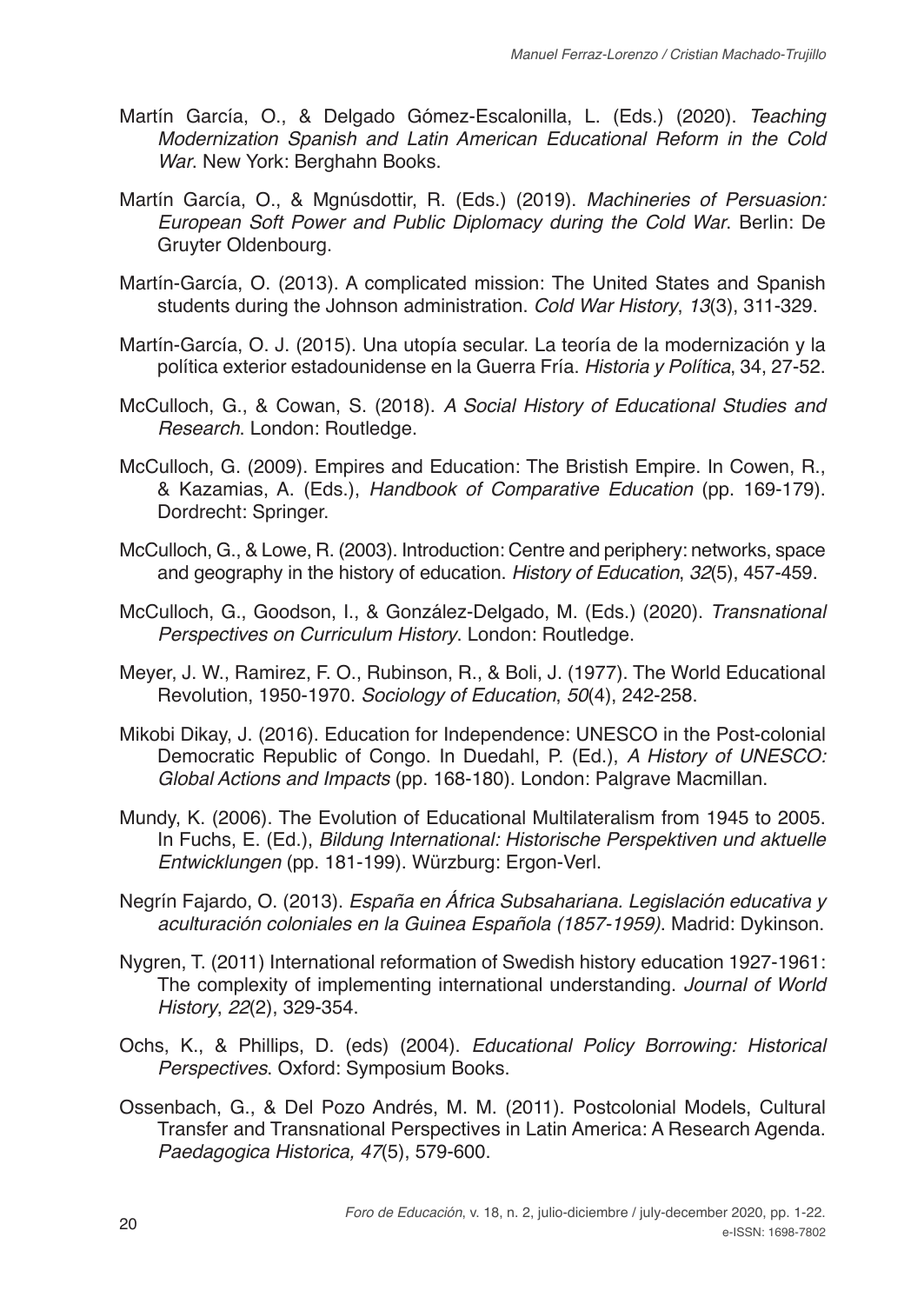- Ossenbach, G., & Groves, T. (2013). Entre la mitificación y la crítica: el cine y los medios audiovisuales en la escuela primaria en España en el tardofranquismo y la transición, 1958-1982. *Cahiers de civilisation espagnole contemporaine*, 11, 2-17.
- Ossenbach, G., & Martínez Boom, I. (2011). Itineraries of discourses on development and education in Spain and Latin America (circa 1950-1970). *Paedagogica Historica*, *47*(5), 679-700.
- Ossenbach, G., & Martínez Boom, I. (2011). Itineraries of the discourses on development and education in Spain and Latin America (circa 1950-1970). *Paedagogica Historica*, *47*(5), p679-700.
- Otero-Urtaza, E. (2013). The educational Missions under the Second Republic in Spain (1931-1936): a framework for popular education. In Braster, S., Simon, F., & Grosvenor, I. (Eds.), *A History of Popular Education. Educating the People of the World* (pp. 207-220). London: Routledge.
- Phillip W. J., & Coleman, D. (2005). T*he United Nations and Education: Multilateralism, Development and Globalisation*. London: Routledge.
- Phillips, D., & Ochs, K. (2004). Researching policy borrowing: some methodological challenges in comparative education. *British Educational Research Journal*, *30*(6), 773-784.
- Popkewitz, T. S., & Rizvi, F. (Eds.) (2009). *Globalization and the Study of Education*. Malden: Wiley-Blackwell.
- Popkewitz, T. S. (2009) Globalizing Globalization: The Neo-institutional Concept of a World Culture. *National Society for the Study of Education*, *108*(2), 29-49.
- Prytz, J., & Ringarp, J. (2020). Local versus national history of education: The case of Swedish school governance, 1950-1990. In McCulloch, G., Goodson, I., & González-Delgado, M. (Eds.), *Transnational Perspectives on Curriculum History* (pp. 131-149). London: Routledge.
- Raftery, D. (2015). Teaching Sisters and Transnational Networks: Recruitment and Education Expansion in the Long Nineteenth Century. *History of Education*, *44*(6), 717-728.
- Ramirez, F., & Boli, J. (1987). The Political Construction of Mass Schooling: European Origin and Worldwide Institutionalization. *Sociology of Education*, *60*(1), 2-17.
- Rogers, R. (2013). A Frenchwoman's Imperial Story: Madame Luce in Nineteenth-*Century Algeria*. Stanford: Stanford University Press.
- Roldán Vera, E. (2013). Para desnacionalizar la historia de la educación: Reflexiones en torno a la difusión mundial de la escuela lancasteriana en el primer tercio del siglo XIX. *Revista Mexicana de Historia de la Educación, 1*(2), 171-198.